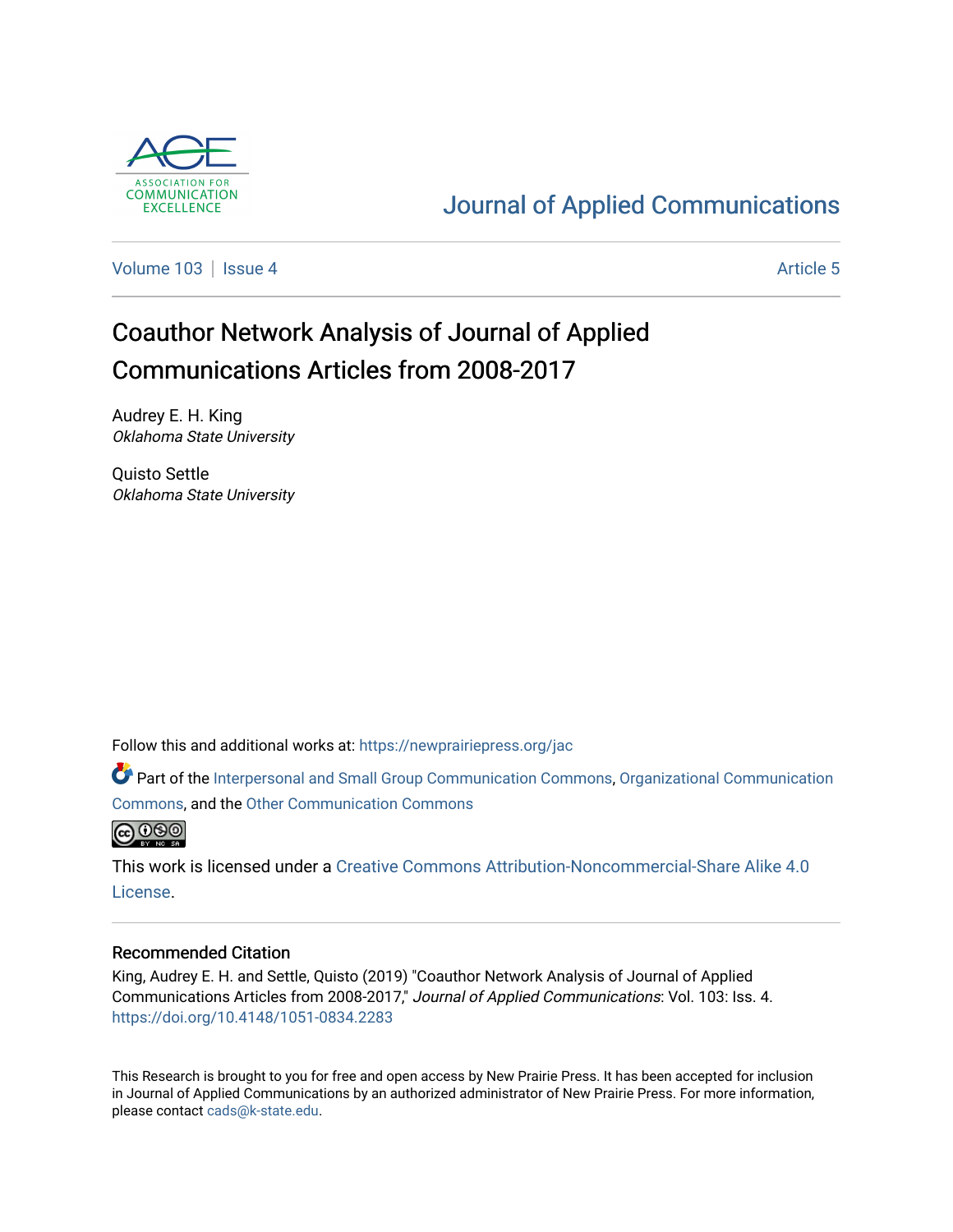# Coauthor Network Analysis of Journal of Applied Communications Articles from 2008-2017

# Abstract

Coauthorship networks offer a glimpse of collaborations within a discipline, illustrating the social networks that enable users to leverage more resources than they could on their own. This study used relational bibliometric data from the last 10 years of the Journal of Applied Communications (JAC) to create a social network analysis. The following research objectives guided this study: 1) Describe authorship, category (i.e., research article, commentary, book review), and number of JAC papers published from 2008 to 2017, 2) Describe the coauthor network characteristics of JAC papers, and 3) Describe the relationship between publication frequency and social network characteristics of authors. Results showed the majority of articles published in JAC were research articles and written by more than one author. Typically, authors who were well connected in the network were those who collaborated with other faculty at their own institution and continued to collaborate with graduate school classmates after graduation. Based on the results, recommendations to broaden connections in agricultural communications included increasing collaborations based on research interests, as opposed to geographic proximity and past working relationships to increase connections across the agricultural communications discipline.

## Keywords

social network analysis, Journal of Applied Communications, authorship, social capital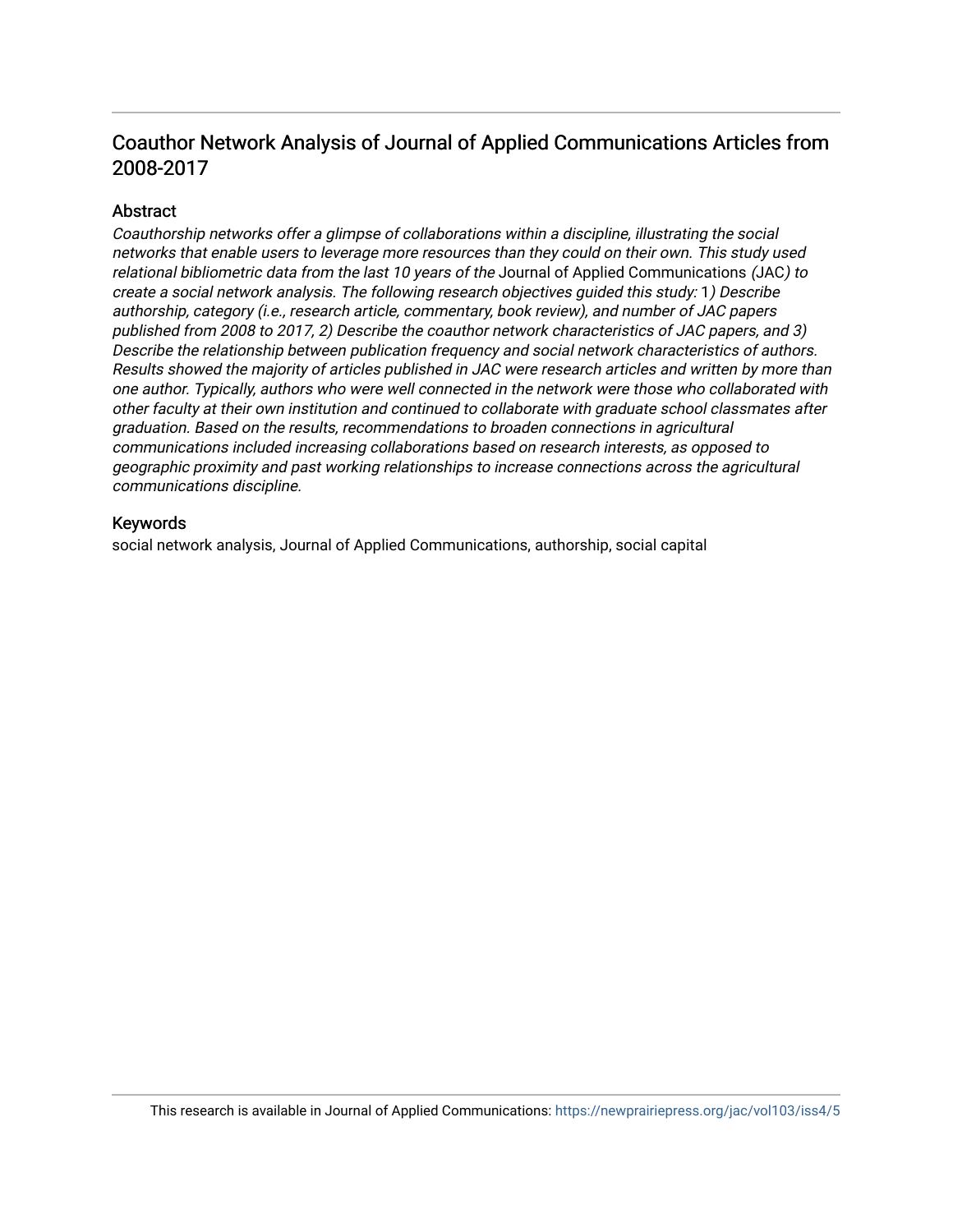Social networks have been influential in society since humans began social interactions. Social networks provide people with resources including trust, information, and influence (Coleman, 1990; Demsetz, 1991), referred to as social capital (Yang, Keller, & Zhang, 2017). Individuals have a restricted capacity to gain knowledge, therefore collaborating with others is essential to gather knowledge (Borgman & Furner, 2002; Lin, 2001). A person's position in a social network can define the limitations and options available (Borgatti, Everett, & Johnson, 2013). The achievement of an individual may be related to the resources accessible to them through social connections (Lin, 2001).

Connections enable actors to achieve goals by giving them access to resources within the network (Yang et al., 2017). By leveraging social networks, academics can share the load of largescale research projects and capitalize on the talents, skills, and expertise of others (McFadyen, Semandi, & Cannella, 2009). "A network of connections can provide help, support, opportunities, and even a sense of well-being that would not otherwise be possible" (Scott, 2017, p. 2). Connections provide social capital people can use to strengthen their potential for gain and opportunity (Scott, 2017). In academia, these relationships and social networks can be illustrated and examined through coauthor network analysis.

Social network analysis was chosen because "the network perspective makes it easier to build the connection between the individual behavior and the systemic changes or vice versa" (Yang et al., 2007, p. 14). In other words, coauthorship benefits individual authors while also affecting the larger system of agricultural communications researchers. Social networks have been analyzed in some form since the 1930s (Scott, 2017). However, it was not until the 1960s that formal and solid analysis methods were established. This type of data analysis is the culmination of work by anthropologists, sociologists, psychologists, and physicists. Researchers in each of these fields saw the value in quantifying group dynamics, interpersonal relationships, and their cumulative effect on the larger network (Scott, 2017).

Social network analyses can use attribute or relational data. Attribute data refers to the attitudes and opinions of the participants. The present study focuses on relational data, which describes connections (Yang et al., 2017). In this case, the structure of coauthorship represents these connections. Relational bibliometrics is a method of social network analysis that diagrams the structure of coauthorship and other bibliographic components from written publications including journal articles, proceedings, and books. Through relational bibliometrics, the progression of a discipline can be measured and the level of collaboration quantified (Benckendorff & Zehrer, 2013). These types of studies have helped other disciplines progress, grow, and share knowledge more efficiently.

#### **Relational Bibliometric Studies in Other Disciplines**

Relational bibliometric studies are commonplace in other disciplines, including public relations, business, natural sciences, psychology, and tourism and hospitality (De Solla Price & Beaver, 1966; Glanzel & Schubert, 2004; Koseoglu, Rahimi, Okumus, & Liu 2016; Li & Law, 2013). The typical goal of these studies is to examine and visualize collaboration among researchers. The first study of social networks in academia can be credited to Derek De Solla Price and Donald Beaver. They sought to describe the research groups in physics, specifically the ingroup. It was found the ingroup not only existed, but also dominated the research front (De Solla Price & Beaver, 1966).

Studies conducted in larger disciplines, like tourism and hospitality, analyze more than one journal and study larger sample sizes. These disciplines are seeking to conceptualize the network of researchers in their respective fields. When these types of studies are repeated at regular time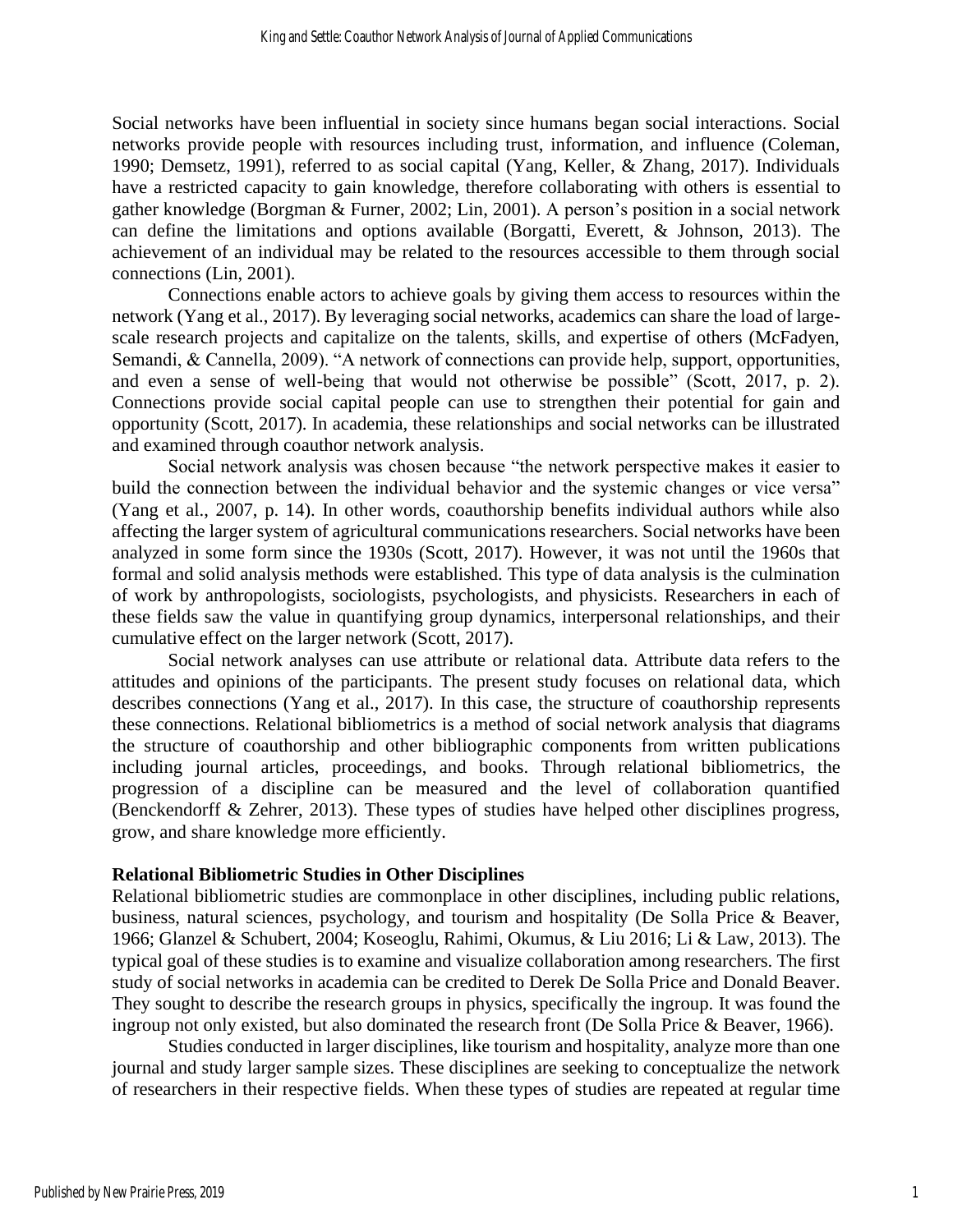intervals the evolution of the discipline and its contributors are revealed. These studies indicate that the more connections an author has, or the more collaborative he or she is, the higher number of publications an author will have (Servia-Rodrigues, Noulas, Mascolo, Fernandez-Bilas, & Diaz-Redonodo, 2015).

The *Journal of Applied Communications (JAC)* was chosen to examine the agricultural communications discipline. While agricultural communications researchers can publish elsewhere, *JAC* is the only journal solely dedicated to agricultural communications. Including other journals would expand the scope of the study but also obscure analysis of agricultural communications coauthorship by introducing non-agricultural communications scholars. While assessing the agricultural communications' connections with other disciplines has value, that was not the goal of this study. Using *JAC* as the publication parameter was deemed the best way to assess the social network of agricultural communications without including extraneous information.

# **The Agricultural Communications Discipline**

Agricultural communications has grown significantly over the last 20 years. There are more than 40 programs nationwide (Miller, Large, Rucker, Shoulders, & Buck, 2015). *JAC* is touted as the premiere and primary journal in the discipline of agricultural communications (Rodriguez & Evans, 2016; Zumalt, 2007). The roots of *JAC* can be traced back to a newsletter called *ACE Quarterly,* which became *JAC* in 1990 (Journal of Applied Communications, n.d.). *JAC* is a peerreviewed journal published quarterly by the Association for Communication Excellence in Agriculture, Natural Resources, and Life and Human Sciences (ACE). Its target audience is not solely academics, but anyone involved in agriculture, communications, and education (Telg, Tucker, & Dolbier, 2001).

By reviewing the research published in the agricultural communications, continued growth within the discipline is possible. Moreover, reviewing past research offers structure for future research (Miller et al., 2006). Agricultural communications researchers have examined *JAC* for various indicators of rigor and progression of the discipline (e.g., Baker & King, 2016; Miller, Stewart, & West, 2006; Naile, Robertson, & Cartmell II, 2010; Rodriguez & Evans, 2016). These studies examined theoretical rigor, research themes, scholarly progression, and research agendas of the discipline. Past studies have not addressed the structure of agricultural communications or author collaborations.

Previous studies found *JAC* was "meeting its purpose as a professional development resource for educational communicators" (Naile et al., 2010, p. 57). In a 2010 study, it was reported more than half of the articles in *JAC* from 1990 to 2006, were single-author publications (Naile et al., 2010). The structure of the agricultural communications discipline can be further understood by examining the coauthorship structure in *JAC*.

There are multiple opportunities to build connections between agricultural communications scholars. Agricultural communications researchers attend several annual meetings such as the ACE Conference, Agricultural Media Summit, National Association of Farm Broadcasters Conference, National Agricultural Communications Symposium (held at the Southern Association for Agricultural Scientists), and the American Association for Agricultural Education annual meeting. These meetings are tailored to specific aspects of agricultural communications work (i.e., research, teaching, professional, and service). Monthly professional development webinars are also offered by the Society of Agricultural Communications Scholars. There is even a Facebook group for agricultural communications faculty members.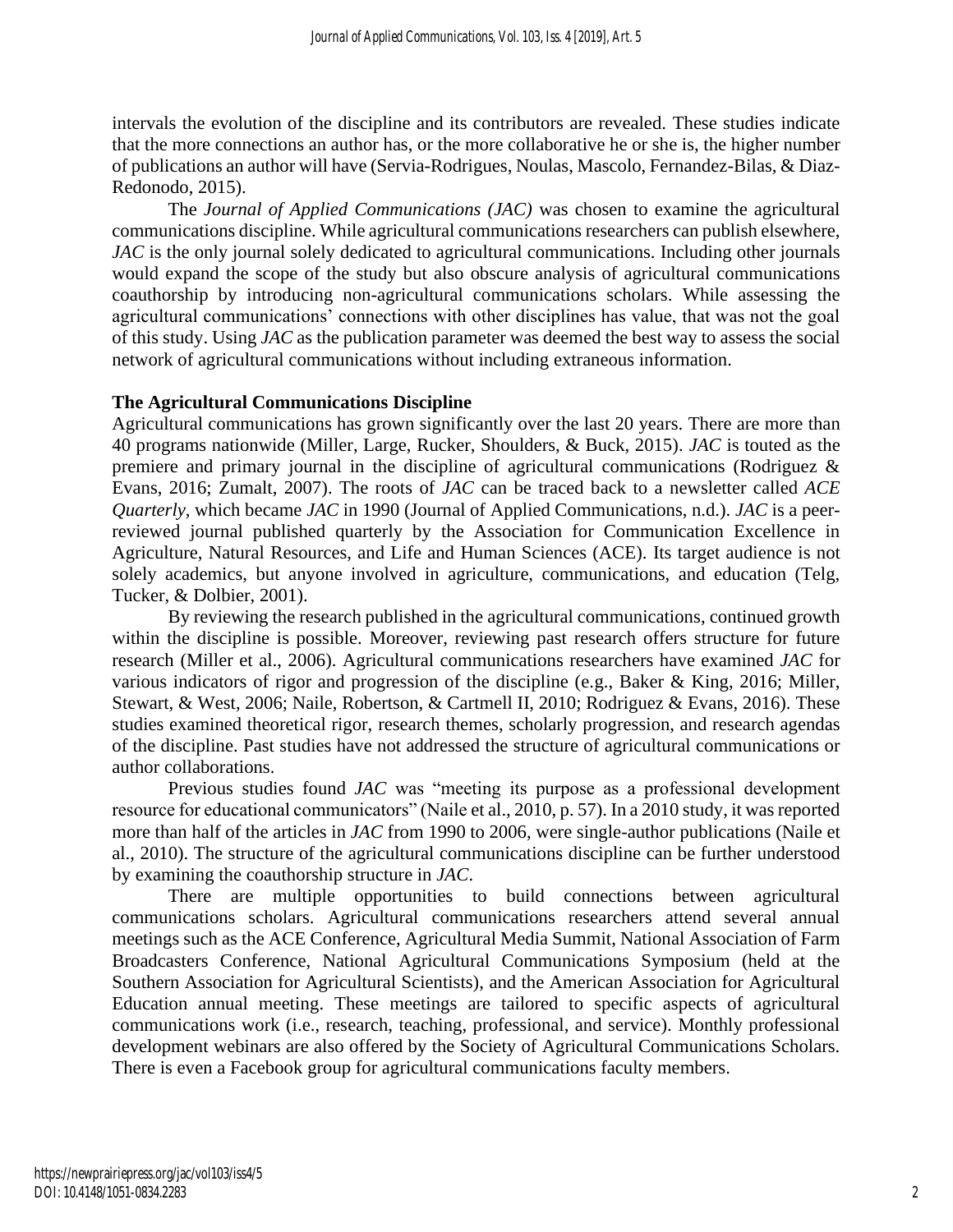All of these opportunities are meant to promote connections and diversification in the discipline of agricultural communications. However, there is no research assessing the connectedness and collaborations of academics in agricultural communications. This study sought to address that knowledge gap by assessing the social network of coauthorship in the *JAC*.

#### **Components of a Social Network**

Social network diagrams are made up of nodes and edges (Scott, 2017). Nodes are the individuals or actors who take part in the social network. Edges are the relations or ties between nodes. Social networks can be further analyzed by identifying and creating subgraphs or analyzing organically occurring cliques. A subgraph is identified by researchers and can be selected from any point in the network. The theoretical framework should act as a guide for selecting meaningful subgraphs. Subgraphs each have their own norms and outlook (Scott, 2017). In the context of this study, these norms and outlooks could be working styles, research interests, or even geographic location. Cliques are a distinct type of subgraph, usually more than three nodes, which are obvious when looking at the social network as a whole. Cliques are easily identified because the connections between nodes are denser (Scott, 2017). The strength of connections within cliques and social networks can vary.

#### **Strong and Weak Ties**

Ties within social networks can be categorized as weak or strong. There is much debate surrounding which is more preferable: strong ties with fewer people or weak ties with more people. The strength of a tie is quantified by the length of time it has been in existence and the amount of give-and-take between individuals (Rogers, 2003).

Strong and weak ties offer different advantages. Strong ties in a social network all but ensure a great amount of shared knowledge between those individuals. However, repeatedly returning to the same social network, or coauthors in this instance, could lead to stagnant ideas and knowledge. Strong ties often lead to higher levels of trust. This type of tie is more likely to result in critical evaluation of a peer's work (Levin & Cross, 2004). Networks with strong ties also share knowledge and information more effectively than networks with weak ties (Fritsch & Kauffeld-Monz, 2010).

Weak ties act as bridge links, connecting two otherwise unlinked groups. When weaker ties exist, new and different information can be passed between more social contacts. For example, in a study assessing job seeking information networks, it was found weak connections were of the most consequence when receiving information on job openings (Granovetter, 1973).

Homophily, the tendency for people who are alike to form connections, increases the likelihood of individuals working together (Yang et al., 2017). In the case of authorship, there are multiple avenues in which homophily could occur: working at the same institution, being alumni of the same programs, or having similar research foci. While demographics matter, they are not always the best predictor because position in the network matters. Coauthor analyses can show the way knowledge is built and disseminated within in a discipline (Yang et al., 2017). When examining social networks, heterogeneity of social networks, knowledge conversion, and innovativeness were positively related (Gronum, Verrynee, & Kastelle, 2012).

## **Social Capital Theory**

The three basic types of capital in society are economic, cultural, and social. These can be exchanged for one another using "transformation labor" (Hauberer, 2011, p. 35). Social capital is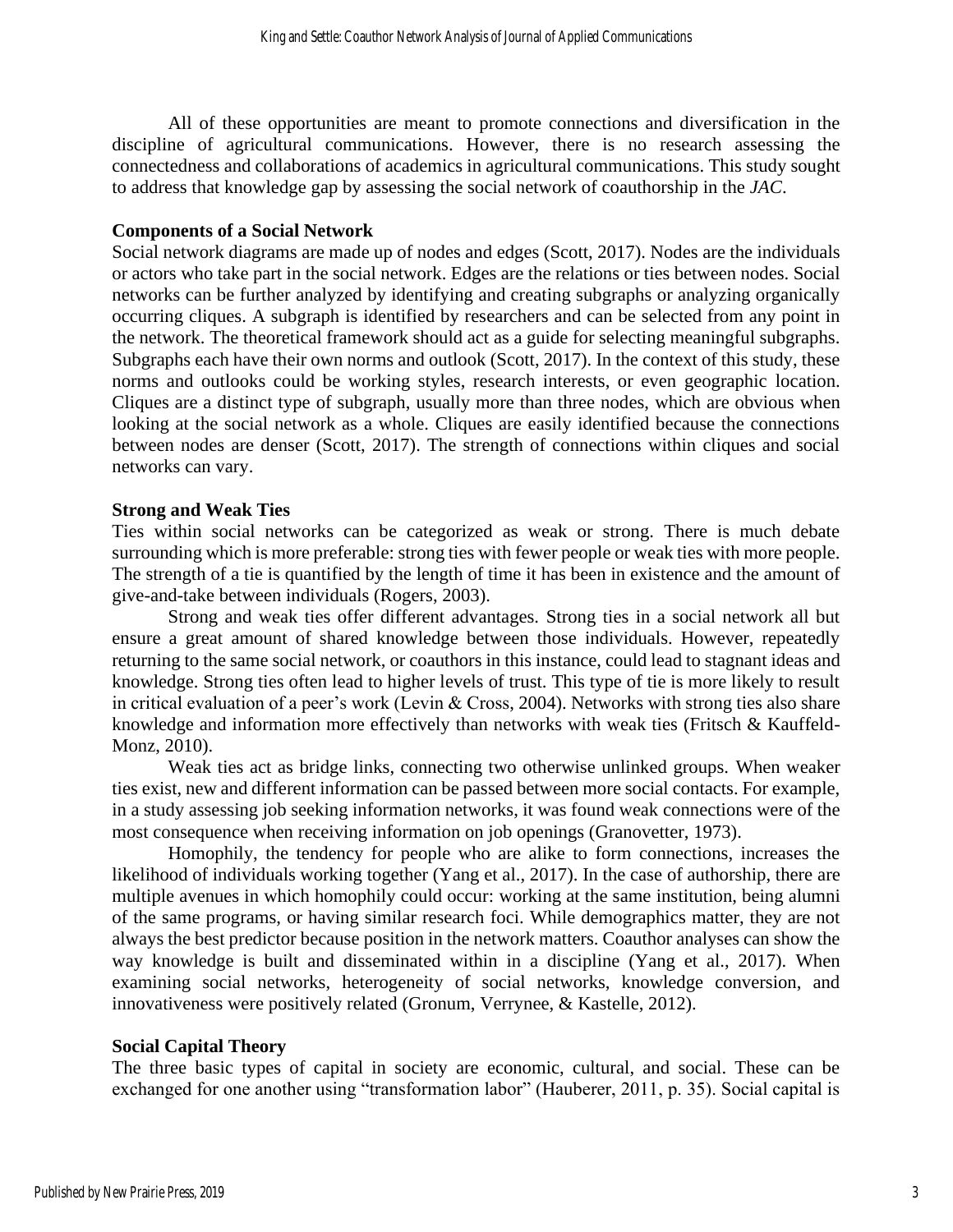capital gained through social relations. It can be used to ease the action of an individual (Yang et al., 2017). Social capital, like any resource, can be leveraged to benefit the holders (Kriesi, 2007). However, social capital is unique from other types of capital in a few ways. First, once social capital is leveraged, it inherently benefits all actors, making it a public good (Coleman, 1990). Second, it is shared and can never be the property of a single person (Burt, 1992). Third, gaining social capital is often a secondary outcome of other actions, such as coauthorship. One does not often intentionally engage in actions solely to build social capital (Hauberer, 2011).

While examining social networks and social capital can give insight about social links and disconnects between various people, institutions, or disciplines, it cannot directly assess the quality of work resulting from these connections (Scott, 2017; White, 2011). Quality of interactions cannot be assessed in the type of analysis in this project, but this study provided a necessary first step of describing the interactions occurring. This is essential in a knowledge-based discipline that values sharing knowledge with others.

#### **Purpose & Objectives**

The purpose of this study was to understand the network of coauthors in agricultural communications, specifically within *JAC*. "By examining the patterns of coauthorship, social network analyses can reveal the structures of knowledge formation and diffusion within one…discipline" (Yang et al., 2017, p. 47). The objectives of this study were the following:

1) Describe authorship, category (i.e., research article, commentary, book review), and number of *JAC* papers published from 2008 to 2017,

2) Describe the coauthor network characteristics of *JAC* papers, and

3) Describe the relationship between publication frequency and social network characteristics of authors.

#### **Methods**

Social network analysis "comprises a broad approach to sociological analysis and a set of methodological techniques that aim to describe and explore patterns apparent in the social relationships that individuals and groups form with each other" (Scott, 2017, p. 2). Social network analysis allows for the visualization of networks, as well as structural properties of networks (Scott, 2017). There are no defined rules for social network analysis; instead, researchers have to make informed choices when conducting and operationalizing analysis (Scott, 2017). Relational data, for instance, will result in quantitative data, but there is still an element of qualitative analysis needed for describing the network and its development (Scott, 2017). For example, within agricultural communications, the discipline is small enough to recognize sections in the social network that consist of individuals from the same institution. Further information can be sought online to determine where individuals received academic degrees, which was collected for the most-connected individuals.

Relational data, like those used in this study, can be inherently unwieldy due to the number of connections each individual can have. Therefore, boundaries have to be set by researchers (Scott, 2017). In this case, the target was coauthorship in agricultural communications. Archival data was used in the form of articles from *JAC* published between 2008 and 2017. Conference papers and posters were not included because those could have become journal articles, which could artificially inflate the weight of coauthor interactions. While this limits the scope of the articles included, it was deemed the best way to operationalize analysis. Furthermore, the 10-year timeframe was selected to create a parameter for the study to provide enough data to illustrate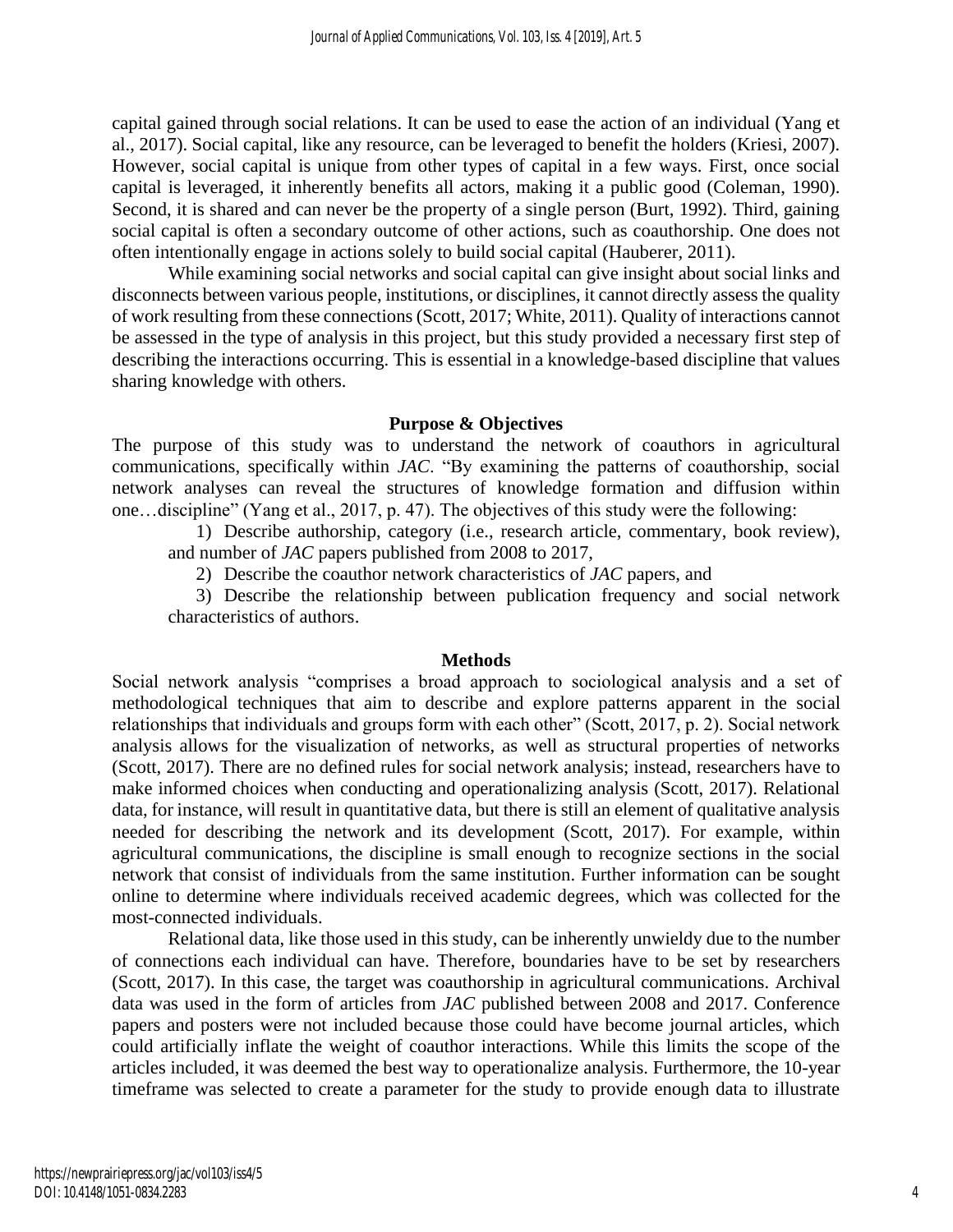relationships over an extended period while remaining recent enough to be relevant to the current researchers in agricultural communications; 2017 was the most recent complete year of publication of *JAC* at the time of analysis.

Every article published in *JAC* in this timeframe was logged, including volume, issue, category (e.g., research, commentary, etc.), and author list. There were 189 articles published with 222 unique authors. Authors who published under different names during the 10-year period were considered one author. They are henceforth listed as the name most recently used in the timeframe. For objective 1, analysis included the number of articles by author, year, and type, as well as type by year and authors per publication. Frequency counts are reported, along with means for number of publications per author, number of publications as first author, and number of coauthored publications between coauthor pairs.

For creating the social network for objective 2, an undirected analysis was used because there is no inherent hierarchy between coauthors. Directed analysis indicates one person affects the other (e.g., a mentor affecting the viewpoint of a mentee), while undirected analysis does not indicate a direction of influence, just that the individuals are connected. Using directed analysis for this project was not feasible as available data does not quantify how or if authors influenced each other.

Each article was divided into an interaction between every coauthor, including the number of interactions between the authors (i.e., articles published together). For example, a two-author publication would have one unique interaction, and three-author publication would have three unique interactions, and so on. Single-author publications were excluded from the social network analysis because they did not contribute to the coauthor network. There were 503 unique coauthor interactions. Cytoscape, an open source network analysis program, was used to run the social network analysis and develop the visualization, which is described in the results section. Table 1 serves as a reference for interpreting network and node related data. The data reported to describe the entire network were: number of network components or nodes, network diameter, number of shortest paths, average shortest path, average number of neighboring nodes, network centralization, and network density. The data reported describing the social network attributes for nodes (i.e., authors) include degree, average shortest path length, betweenness centrality, clustering coefficient, and eccentricity. The data reported for edges (i.e., interactions between authors) includes number of interactions between a pair of authors and edge betweenness (i.e., number of shortest paths between other authors in the network that go through that specific edge). To aid in interpretation of the social network data, the academic history and lineage of the most connected authors were gathered from curriculum vitae, university websites, dissertations, and personal communication.

For objective 3, Pearson product-moment correlations were run between the number of publications an author has and the authors' social network characteristics. Statistical significance for the relationships was set as  $p < .05$ . For objective 3, correlations were described using Cohen's conventions. Pearson's *r* correlation was used, with a "weak" correlation defined as .1 < *r* < .29, a "moderate" correlation as  $.3 < r < .49$  and a "strong" correlation as  $r < .5$  (Cohen, 1977).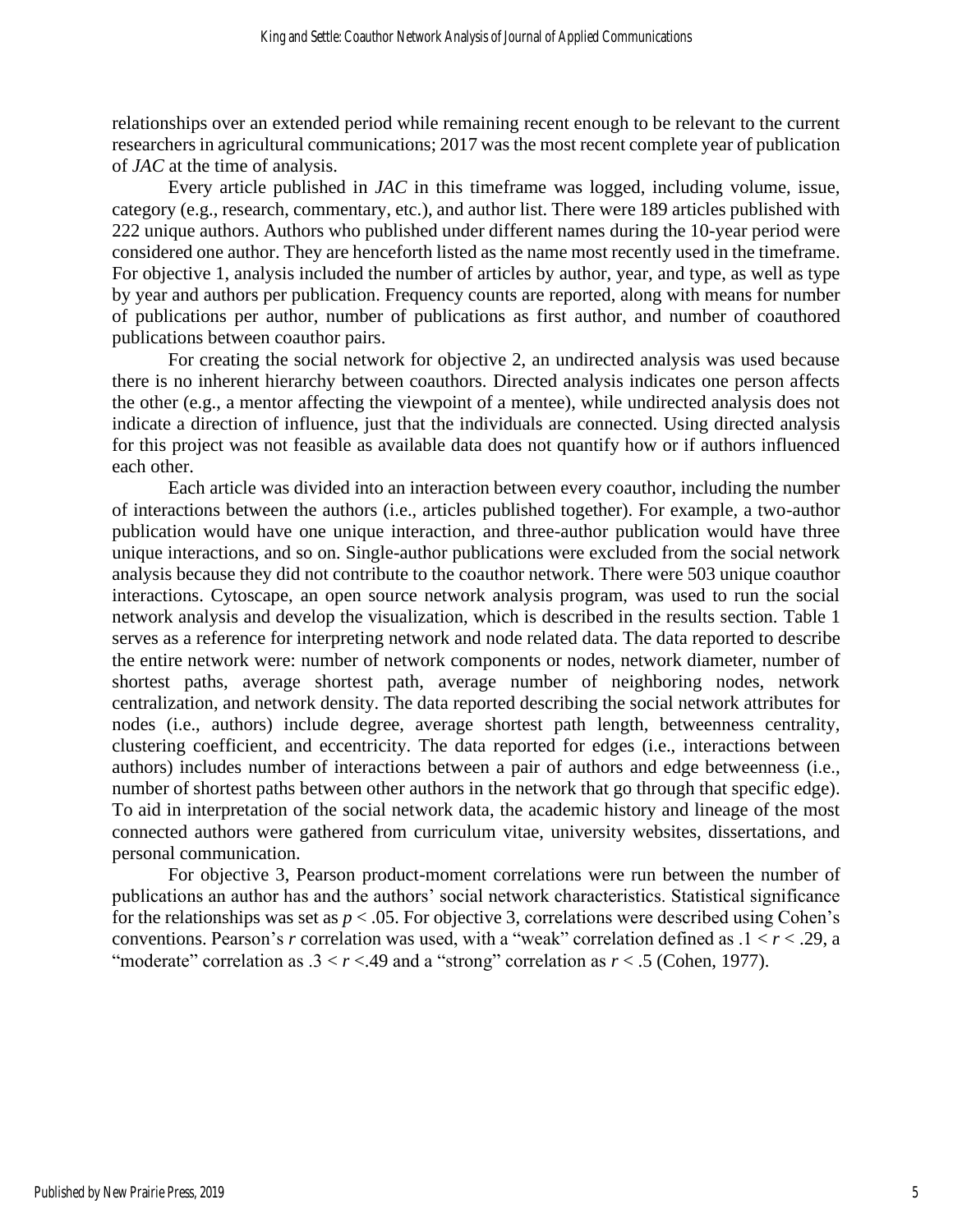Table 1 *Social Network Analysis Terms and Definitions Guide*

| Term             | Definition                                          | Operationalization                                                 |
|------------------|-----------------------------------------------------|--------------------------------------------------------------------|
| Node             | The most basic element of the social                | An author in JAC from 2008 to 2017                                 |
|                  | network. A node represents the individual           |                                                                    |
|                  | in the network.                                     |                                                                    |
| Network          | The measurement of the longest of all               | The number of links between the two authors furthest away from     |
| diameter         | shortest paths in the network                       | each other in the network                                          |
| Average shortest | Average number of people between a node             | Average number connections separating authors from each other      |
| path             | and every other node in their network               | in the network                                                     |
| Number of        | Total number of shortest paths in the               | The total number of paths to connect each author in the network    |
| shortest paths   | network                                             | to every other author in the network                               |
| Edge             | Number of shortest paths that go through a          | The number of shortest paths that use the connection between a     |
| betweenness      | specific pair                                       | pair of authors                                                    |
| Average number   | The average for the whole network for how           | The average number of coauthors for each author                    |
| of neighboring   | many nodes each node is connected to                |                                                                    |
| nodes            |                                                     |                                                                    |
| <b>Network</b>   | Overall cohesion and integration of the             | The extent to which there is or is not a central hub of connection |
| centralization   | network                                             | between authors in the network                                     |
| Network density  | Density of connections in network                   | The extent the network is populated by connections between         |
|                  |                                                     | authors versus isolated authors. If each author was directly       |
|                  |                                                     | connected to every other author, the network's density would be 1  |
| Clustering       | Overall tendency for a node's neighboring           | How much an author's coauthors publish with each other             |
| Coefficient      | nodes to be connected to each other                 |                                                                    |
| Component        | A cluster of connected nodes in the                 | If two authors only worked with each other and no one else, they   |
|                  | network who are not connected to other              | would be a component                                               |
|                  | clusters of nodes in the network                    |                                                                    |
| Degree           | The number of other nodes a node is<br>connected to | An author's total number of coauthors from 2008 to 2017            |
| Connection       | The link between two nodes                          | Two authors working together on a paper is a connection            |
| Average shortest | The average distance between nodes in the           | Average number of connections between authors in the network       |
| path length      | network                                             |                                                                    |
|                  |                                                     |                                                                    |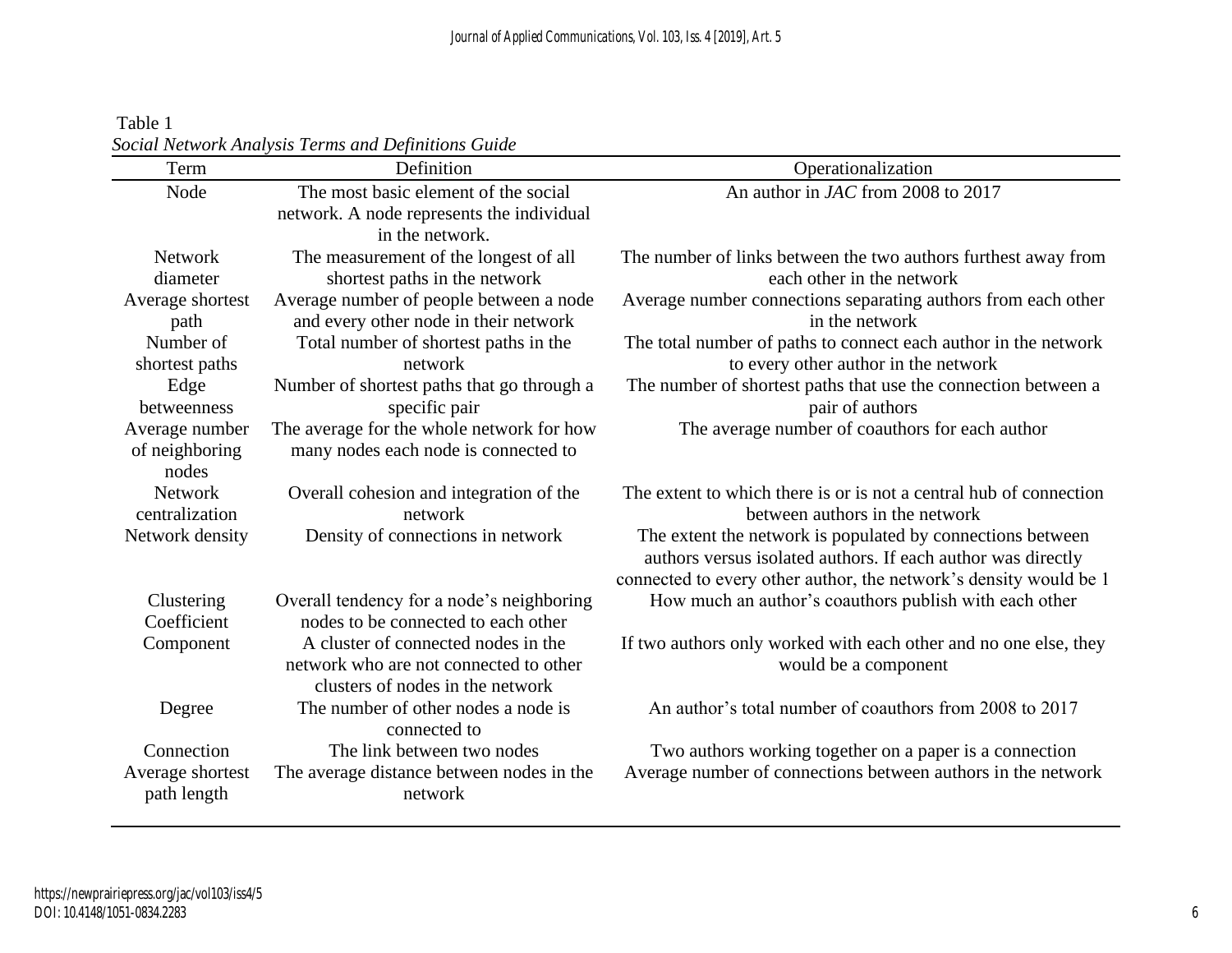| Term               | Definition                                    | Operationalization                                                |
|--------------------|-----------------------------------------------|-------------------------------------------------------------------|
| <b>Betweenness</b> | "Extent to which a node sits on the shortest" | The extent an author connects other authors who would otherwise   |
| centrality         | paths between all other pairs of nodes"       | be unconnected to each other (or would have to take a less direct |
|                    | (Yang, Keller, & Zheng, 2017, p. 201).        | route)                                                            |
| Eccentricity       | The longest shortest path between the node    | The furthest any author is from the author in question            |
|                    | and any other node in the network             |                                                                   |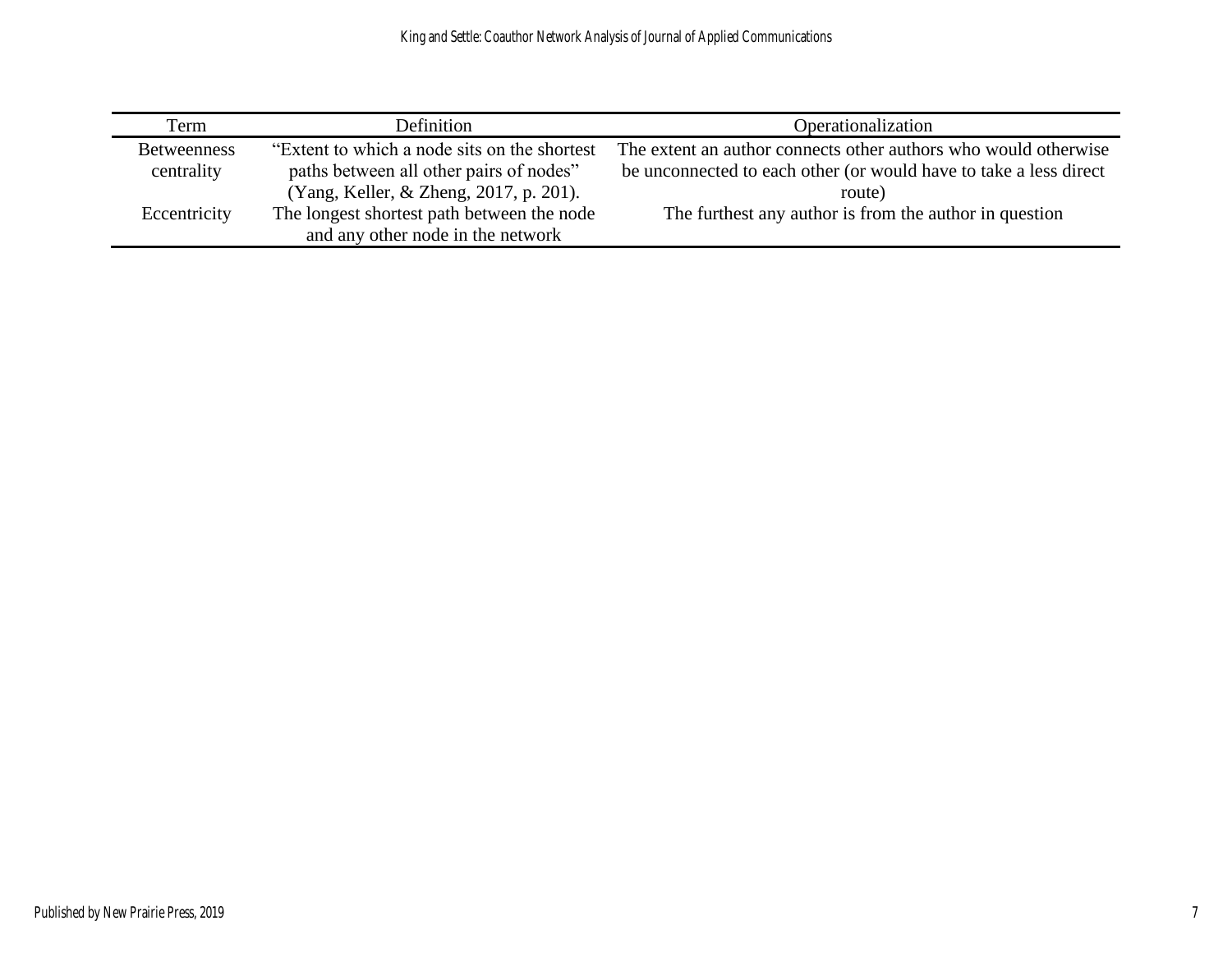#### **Results**

# **Objective 1: Describe Authorship, Category (i.e., Research Article, Commentary, Book Review), and Number of** *JAC* **Papers Published from 2008 to 2017**

Of the 189 articles, the majority were research articles ( $n = 163, 86.2$ %), followed by professional development ( $n = 12, 6.3\%$ ), reviews ( $n = 7, 3.7\%$ ), commentaries ( $n = 6, 3.2\%$ ), and research in brief ( $n = 1$ , 0.52%. There were 2.94 ( $SD = 1.30$ ) authors per article. There were 19 papers with one author (10.1%), 59 with two authors (31.2%), 56 with three authors (29.6%), 38 with four authors (20.1%), eight with five authors (4.2%), seven with six authors (3.7%), and two with eight authors (1.1%). Table 2 shows the number and type of publications by volume.

|        | Number and Type of Publication by Volume |          |                             |  |                      |                      |  |  |
|--------|------------------------------------------|----------|-----------------------------|--|----------------------|----------------------|--|--|
| Volume | Total<br>articles                        | Research | Professional<br>development |  | Reviews Commentaries | Research in<br>brief |  |  |
| 92     | 10                                       |          |                             |  |                      |                      |  |  |
| 93     |                                          |          |                             |  |                      |                      |  |  |
| 94     |                                          |          |                             |  |                      |                      |  |  |
| 95     | 16                                       | 15       |                             |  |                      |                      |  |  |
| 96     | 21                                       | 16       |                             |  |                      |                      |  |  |
| 97     | 26                                       | 21       |                             |  |                      |                      |  |  |
| 98     | 23                                       | 20       |                             |  |                      |                      |  |  |
| 99     | 23                                       | 22       |                             |  |                      |                      |  |  |
| 100    | 31                                       | 27       |                             |  |                      |                      |  |  |
| 101    | 23                                       | 22       |                             |  |                      |                      |  |  |

*Number and Type of Publication by Volume*

Table 2

The average number of publications per author was 2.49 (*SD* = 3.68). More than half of the authors had one publication ( $n = 148$ ). There were 14 authors with at least 10 publications, and two of those authors had 24 publications. There were 112 unique first authors from the 189 articles, with a mean of  $1.69$  ( $SD = 1.41$ ) articles as lead author. Seventy-seven were first author on one publication, and 10 were first author for at least four publications, with two being first author for eight publications. Of the 503 unique coauthor pairs, the mean number of coauthored publications was 1.39 ( $SD = 1.04$ ). The majority ( $n = 399, 79.3\%$ ) of coauthor pairs occurred only once. Eleven of the pairs happened at least five times, with 12 being the highest number of interactions between coauthors. The two most prolific authors were responsible for six of the 11 most prolific coauthor pairs.

## **Objective 2: Describe the Coauthor Network of** *JAC* **Papers**

Table 1 serves as a reference guide for social network analysis terms and definitions. There were 218 nodes in the network, making up 14 components (i.e., subgroups of nodes unconnected to each other). They ranged in size from 2 to 180 nodes. There were 38 nodes outside the largest component. Within the main network, the diameter (i.e., longest of any of the shortest paths between nodes) was seven. There were 32,324 shortest paths in the network, and the average shortest path length was 3.62 for all nodes. The average number of neighbors (i.e., total coauthors of a single author) was 4.61. Network centralization scores can range from 0 to 1, with 1 being the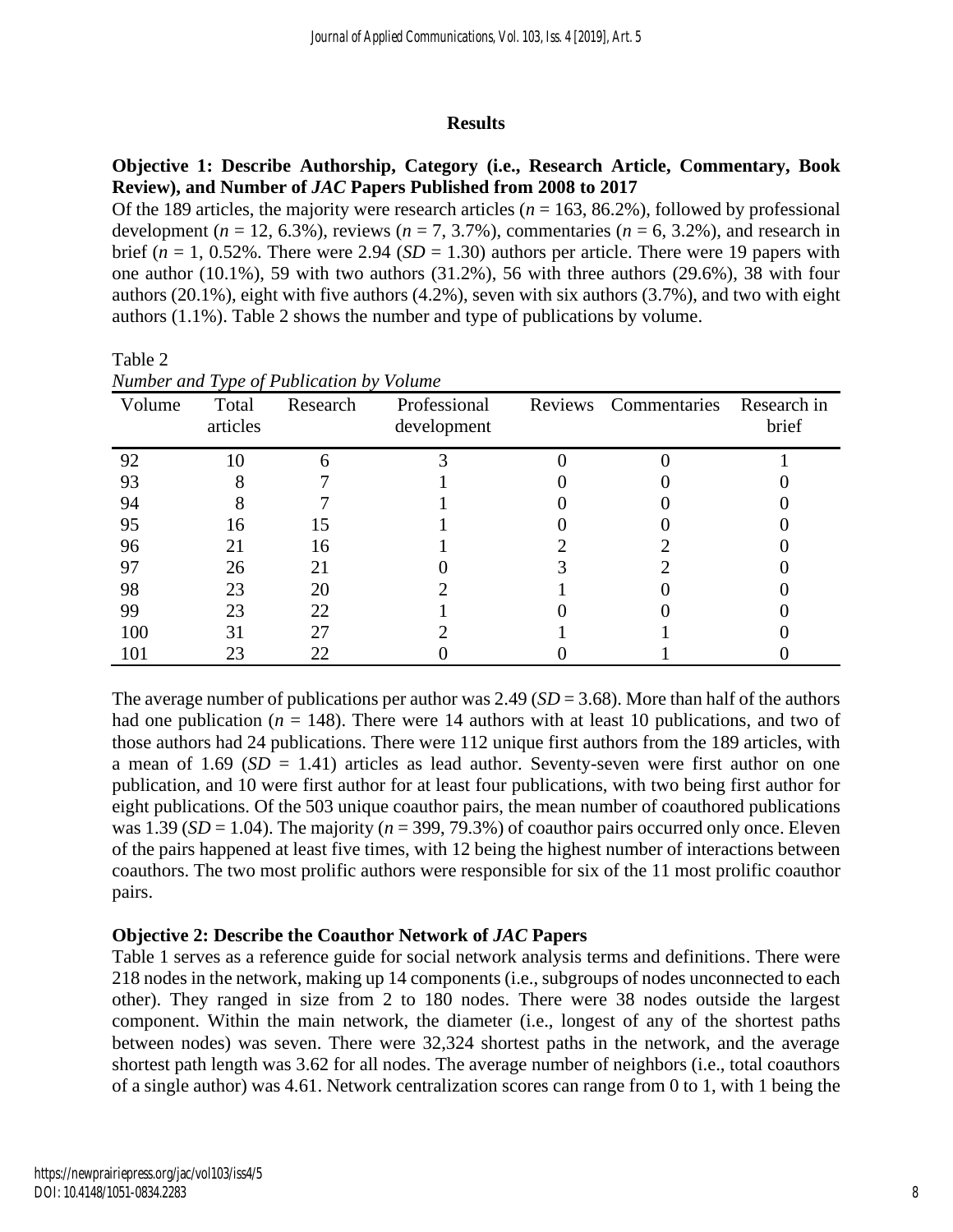most connected and 0 being the least (Dong & Horvath, 2007). This network centralization was .14, indicating a decentralized network. Network density was 0.02, indicating low connectivity.

Each node represents an author. Each edge represents a link between authors via a coauthored article. There are four parameters visually represented as spectrums in the network. For more detailed descriptions of these terms please see Table 1. Figures 1 visually represents the social network further described in the remaining tables. In the image, the node size is related degree, which is the number of edges connected to the node (Scott, 2017), with larger nodes having higher degrees. The color of the node represents betweenness centrality, which refers to connecting nodes that would otherwise be unconnected (Scott, 2017). Red is low, indicating the node does not connect unconnected nodes, while green is high, indicating the node connects otherwise unconnected networks. Edge size indicates interactions or relationship between nodes, with a larger size indicating more connections (i.e., more coauthored articles). Edge color represents edge betweenness, which refers to "the number of the shortest paths that go through an edge" (Lu & Zhang, 2013, para. 1). Red indicates high edge betweenness, and green is low. In other words, an edge acting as the shortest path between the most nodes would be the reddest. For all spectrums, yellow indicates the in-between amount.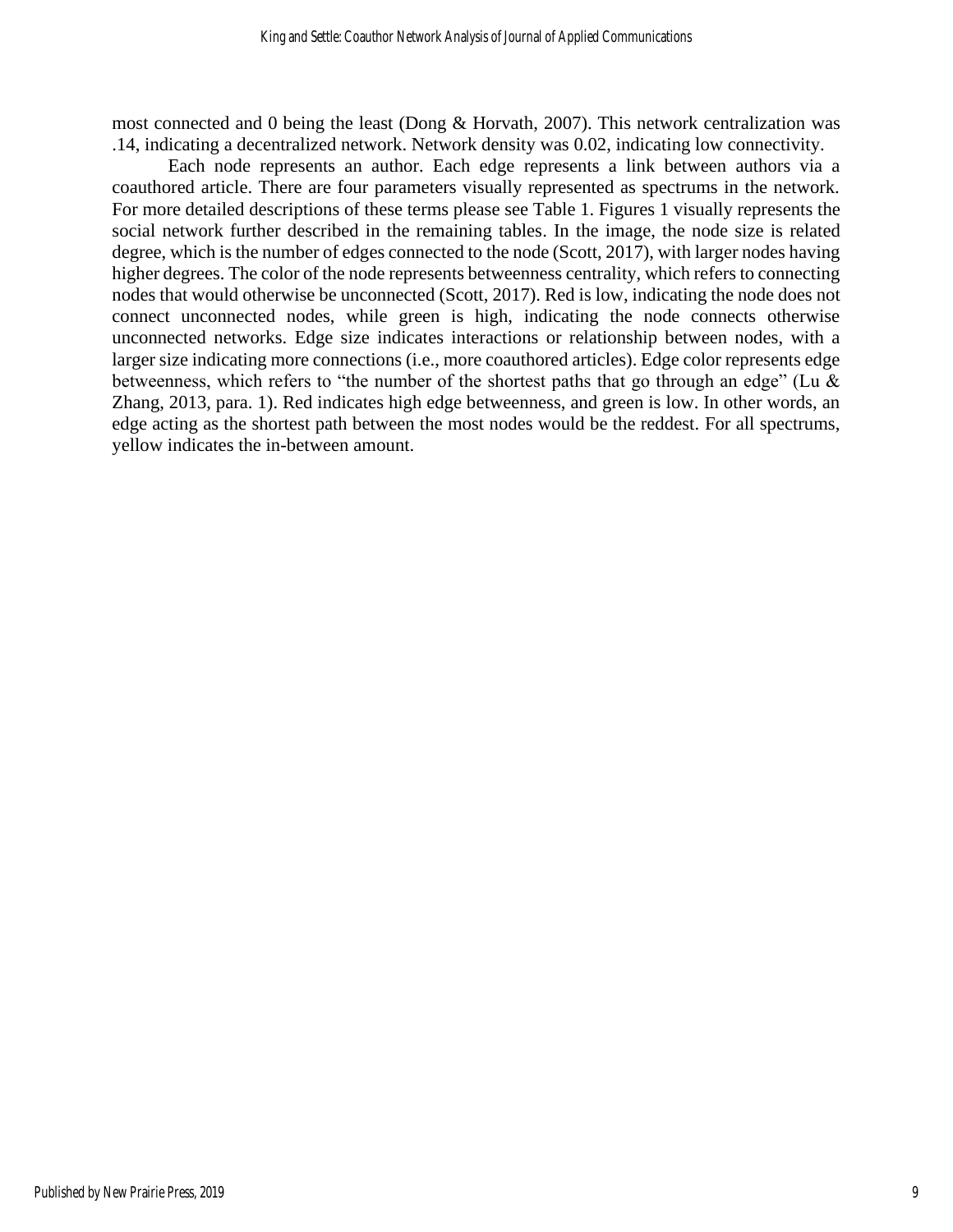

*Figure 1.* Visual representation of the *Journal of Applied Communications* coauthor main component from 2008-2017.

https://newprairiepress.org/jac/vol103/iss4/5 DOI: 10.4148/1051-0834.2283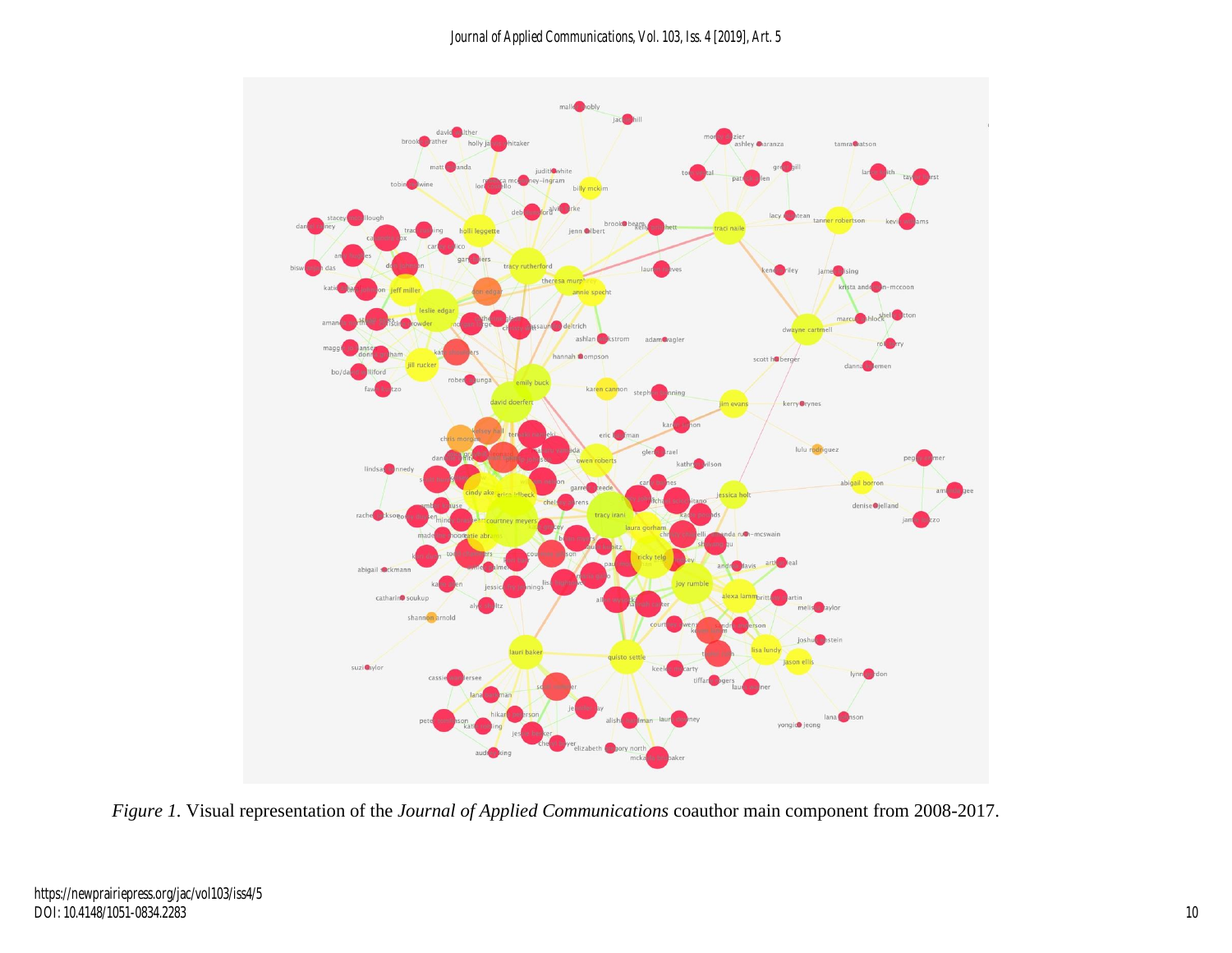The betweenness centrality for nodes ranged from 0 to .24 and the mean was .02. Betweenness centrality indicates the extent to which authors connect other authors who would not be otherwise be connected. The clustering coefficient for nodes ranged from 0 to 1. The average clustering coefficient for all nodes was .71. The clustering coefficient shows the extent to which an author's coauthors publish with one another. The average eccentricity score for each node (i.e., node farthest away from them in the network) was 4.95 for the full network. Eccentricity for the entire network ranged from 1 to 7.

Table 3 shows the characteristics of nodes with the most degrees (i.e., connections to other authors). Eight authors have more than 20, with the highest being 35 by Courtney Meyers. Among the most-connected authors, the overall average shortest path length is 2.83, with 2.32 for Tracy Irani having the shortest average path to connect to other authors in the network. The betweenness centrality mean for the most connected authors was .10, with Irani having the highest score at .24. The average clustering coefficient was .21 for the most-connected authors. Dwayne Cartmell had the lowest clustering coefficient among the most-connected authors with .09. For the mostconnected authors, three had an eccentricity (i.e., longest of their shortest paths to other authors in the network) score of 4: Irani, David Doerfert, and Owen Roberts.

Table 4 displays the 20 most connected authors and their academic lineage. All institutions of employment after completing their terminal degrees during the period of study are listed. Eight received their terminal degrees from University of Florida (UF). There were five with terminal degrees from Texas A&M University and four from Texas Tech University (TTU), with one person having their degree from both. Irani was the advisor of five of the other most-connected authors. Rutherford and Cartmell were the only others to advise more than one of the other mostconnected authors, advising two each. Five of the authors worked at UF after receiving terminal degrees during the timeframe of the study, while four worked at TTU, three worked at University of Arkansas, and three worked at Oklahoma State University.

Table 5 shows the interactions and edge betweenness scores for the 20 coauthors pairs with the most interactions. The average number of interactions between all coauthor pairs was 1.4. The highest was 12 between Irlbeck and Meyers. The mean edge betweenness between all coauthor pairs was 233.03 for the full network. For the pairs with the most connections, the mean was 385.56, with the highest score between Doerfert and Meyers at 1101.61.

# **Objective 3: Describe the Relationship Between Publication Frequency and Social Network Characteristics of Authors**

Correlations were conducted to examine the relationships between the number of publications an author produced and the network characteristics. Most notably, the degree, or number of connections, was strongly related to number of publications ( $r = .908$ ). Betweenness centrality was also strongly related to the total number of publications  $(r = .681)$ . Clustering coefficient, or the connectedness of an author's connections, was moderately related to total number of publications  $(r = -.428)$ . Average shortest path length  $(r = -.101)$  and eccentricity  $(r = .013)$  did not have a statistically significant relationship with the number of articles published.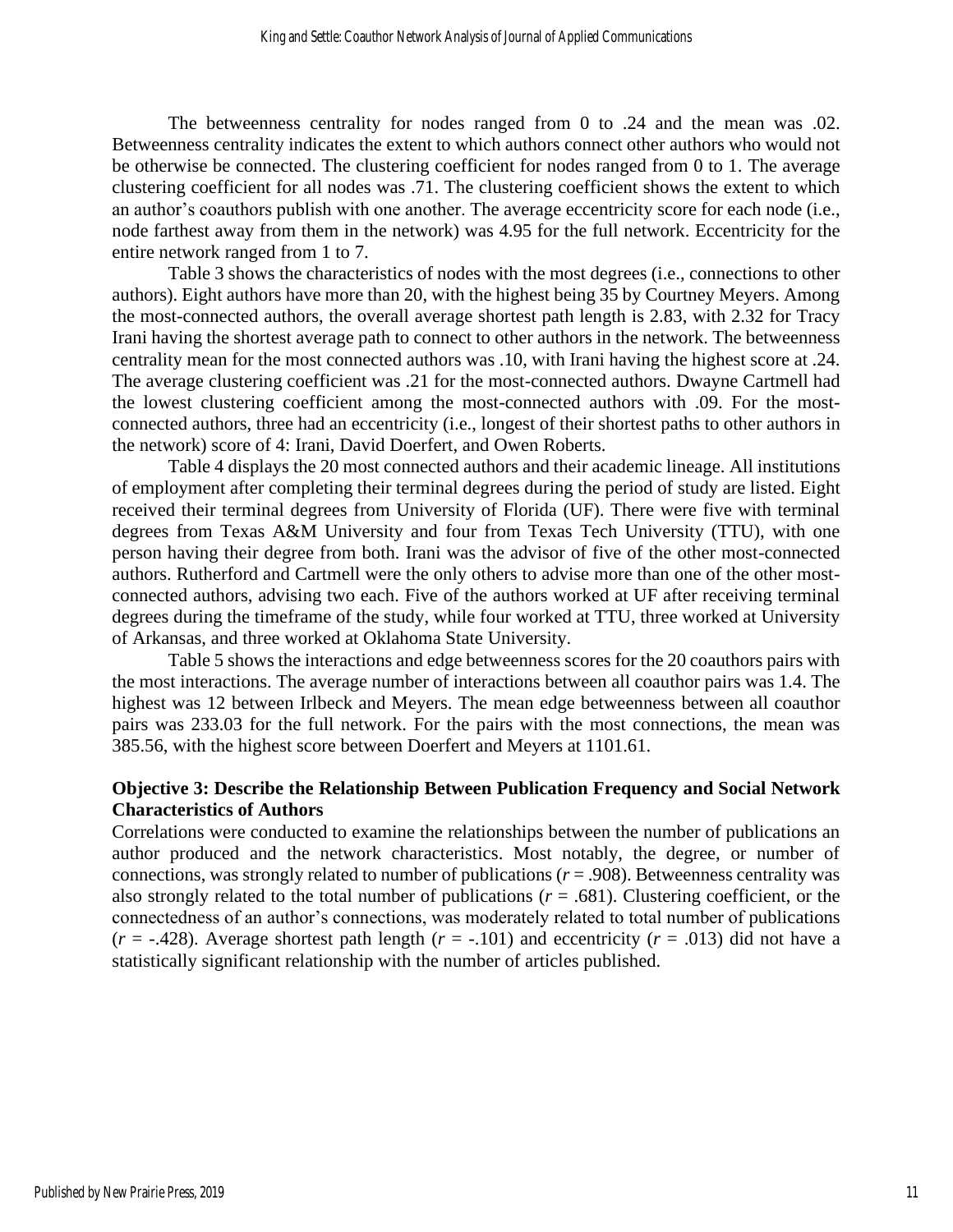# Table 3 *Characteristics of Nodes with the Most Degrees*

| Name                    | Degree | <b>Average Shortest</b><br>Path Length | <b>Betweenness</b><br>Centrality | Clustering<br>Coefficient | Eccentricity |
|-------------------------|--------|----------------------------------------|----------------------------------|---------------------------|--------------|
| <b>Courtney Meyers</b>  | 35     | 2.50                                   | .16                              | .15                       | 5            |
| Tracy Irani             | 28     | 2.32                                   | .24                              | .15                       |              |
| Leslie Edgar            | 24     | 2.74                                   | .13                              | .15                       | 5            |
| Ricky Telg              | 24     | 2.67                                   | .10                              | .18                       | 5            |
| Erica Irlbeck           | 23     | 2.72                                   | .07                              | .18                       | C            |
| David Doerfert          | 22     | 2.41                                   | .20                              | .25                       |              |
| Joy Rumble              | 22     | 2.63                                   | .15                              | .18                       | 5            |
| <b>Cindy Akers</b>      | 20     | 2.92                                   | .04                              | .26                       |              |
| <b>Tracy Rutherford</b> | 17     | 2.79                                   | .10                              | .17                       | C            |
| <b>Emily Buck</b>       | 17     | 2.50                                   | .20                              | .13                       | C.           |
| Quisto Settle           | 14     | 3.05                                   | .07                              | .23                       | C            |
| Lauri Baker             | 14     | 2.97                                   | .10                              | .20                       | 5            |
| Alexa Lamm              | 14     | 3.08                                   | .04                              | .24                       | 5            |
| <b>Owen Roberts</b>     | 13     | 2.63                                   | .08                              | .38                       |              |
| Jill Rucker             | 13     | 3.11                                   | .03                              | .23                       | 6            |
| Holli Leggette          | 12     | 2.98                                   | .06                              | .24                       | 5            |
| Traci Naile             | 12     | 3.39                                   | .11                              | .14                       | 5            |
| Jefferson Miller        | 12     | 3.17                                   | .04                              | .29                       | 6            |
| Laura Gorham            | 11     | 2.87                                   | .03                              | .35                       | C            |
| Dwayne Cartmell         | 11     | 3.27                                   | .13                              | .09                       | 5            |
| Katie Abrams            | 11     | 2.75                                   | .04                              | .31                       | 5            |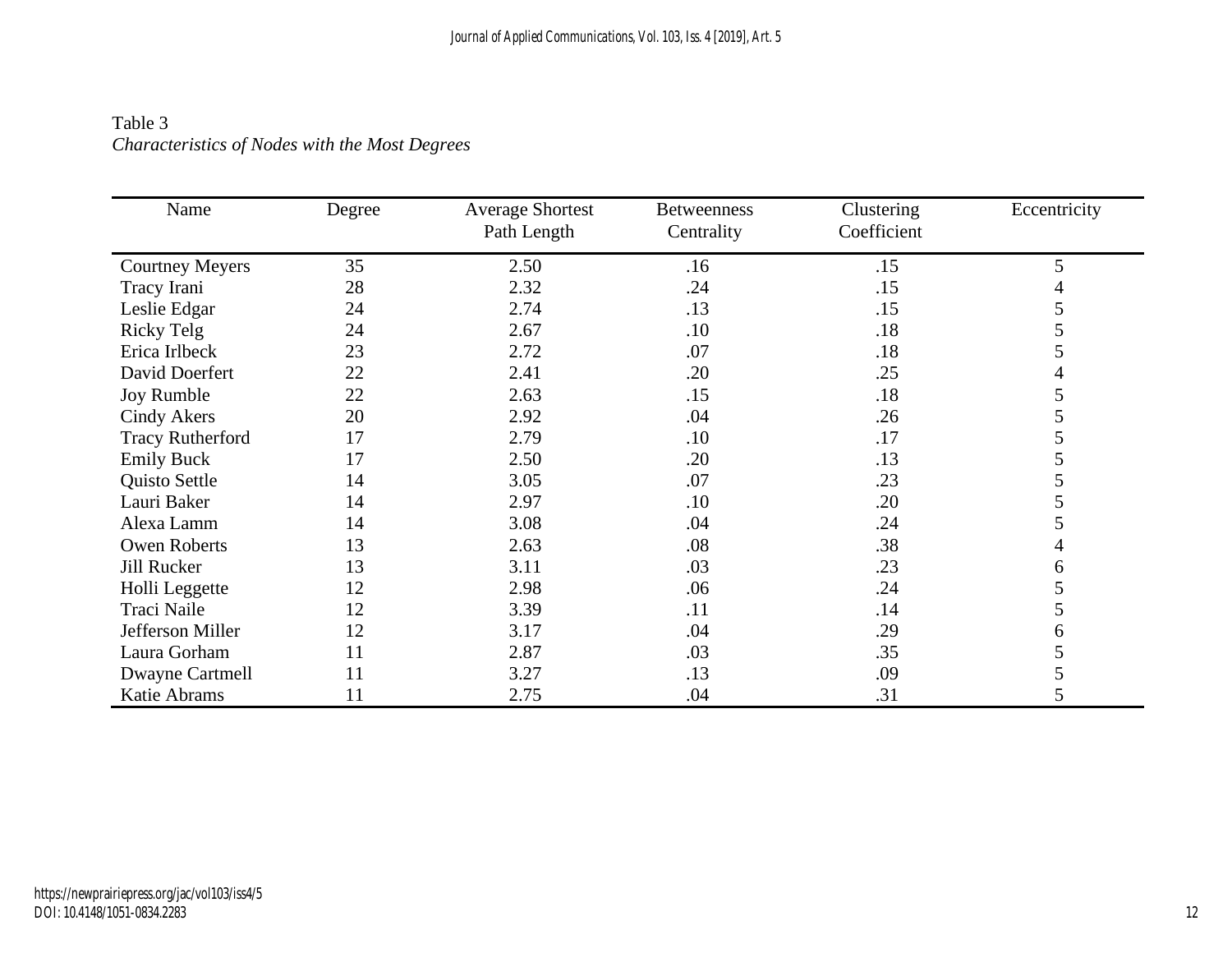Table 4 *Institutions and descriptions of highest degree authors*

| Name           | <b>Institution of Terminal Degree</b><br>and Year of Completion | <b>Institutions of Employment</b>                                                 | Degrees Offered at<br>Program of Employment | Doctoral Advisor                     |
|----------------|-----------------------------------------------------------------|-----------------------------------------------------------------------------------|---------------------------------------------|--------------------------------------|
| Meyers         | University of Florida, 2008                                     | <b>Texas Tech University</b>                                                      | Bachelor's, Master's,<br>Doctoral           | Irani                                |
| Irani          | University of Florida, 1999                                     | University of Florida                                                             | Bachelor's, Master's,<br>Doctoral           | Michael Weigold                      |
| L. Edgar       | Texas A&M University, 2007                                      | University of Arkansas                                                            | Bachelor's, Master's                        | Rutherford & Gary<br><b>Briers</b>   |
| Telg           | Texas A&M University, 1995                                      | University of Florida                                                             | Bachelor's, Master's,<br>Doctoral           | Carolyn Clark                        |
| <b>Irlbeck</b> | Texas Tech University, 2009                                     | <b>Texas Tech University</b>                                                      | Bachelor's, Master's,<br>Doctoral           | Akers                                |
| Doerfert       | Ohio State University, 1989                                     | <b>Texas Tech University</b>                                                      | Bachelor's, Master's,<br>Doctoral           | <b>Kirby Barrick</b>                 |
| Rumble         | University of Florida, 2013                                     | University of Florida                                                             | Bachelor's, Master's,<br>Doctoral           | Irani                                |
| Akers          | Texas Tech University, 2000                                     | <b>Texas Tech University</b>                                                      | Bachelor's, Master's,<br>Doctoral           | Paul Vaughn &<br><b>Billy Askins</b> |
| Rutherford     | Texas A&M University, 1998                                      | Texas A&M University                                                              | Bachelor's, Master's,<br>Doctoral           | Christine<br>Townsend                |
| <b>Buck</b>    | University of Florida, 2006                                     | <b>Ohio State University</b>                                                      | Bachelor's, Master's,<br>Doctoral           | Irani                                |
| Settle         | University of Florida, 2012                                     | University of Florida, Mississippi State<br>University, Oklahoma State University | Bachelor's, Master's,<br>Doctoral           | Telg                                 |
| L. Baker       | University of Florida, 2011                                     | Kansas State University                                                           | Bachelor's, Master's                        | Irani                                |
| A. Lamm        | University of Florida, 2011                                     | University of Florida                                                             | Bachelor's, Master's                        | Glenn Israel                         |
| Roberts        | Texas Tech University &                                         | University of Guelph                                                              | Bachelor's, Master's,                       | Doerfert & Gary                      |
|                | Texas A&M University, 2010 <sup>a</sup>                         |                                                                                   | Doctoral                                    | Wingenbach                           |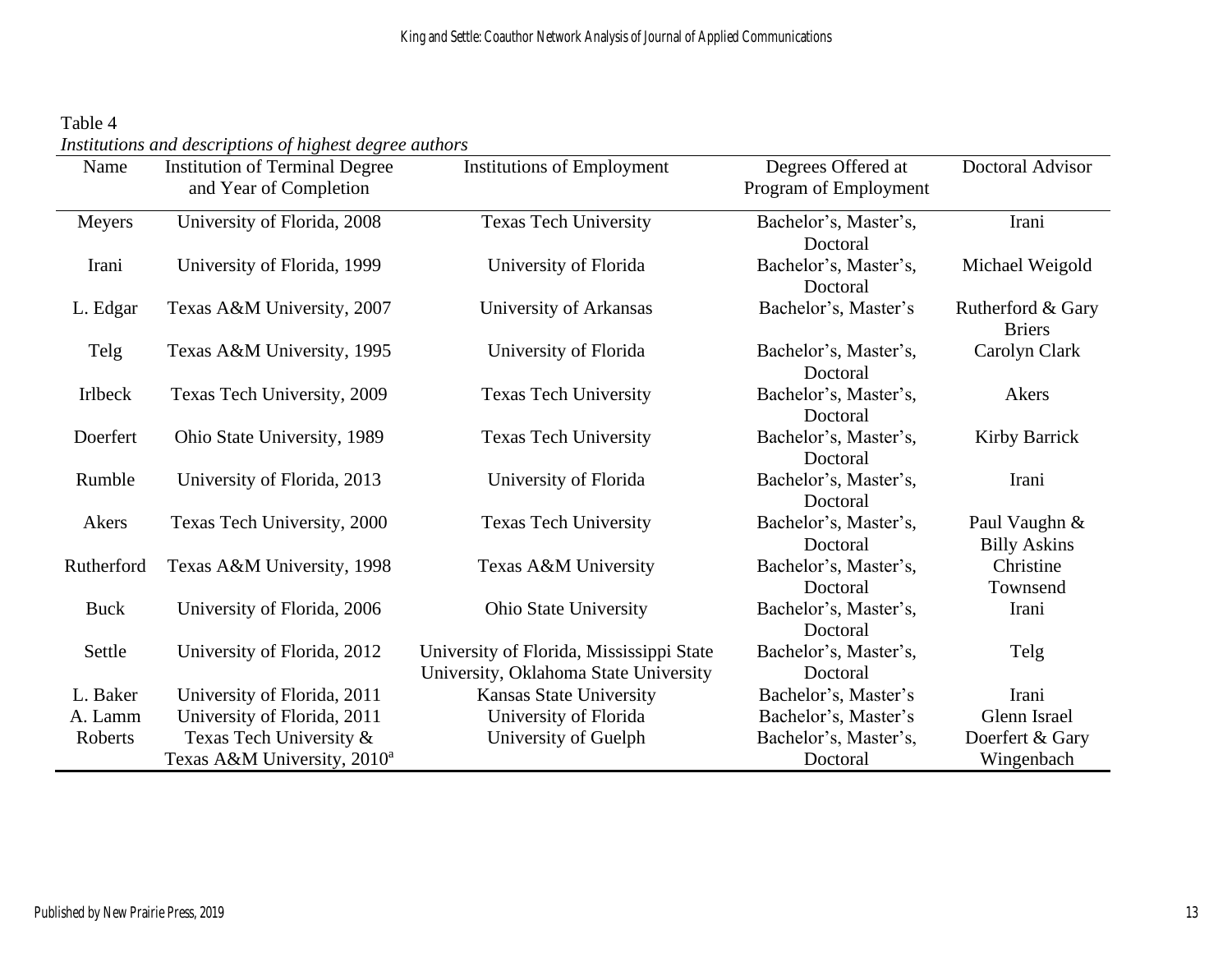| Name          | Institution of Terminal Degree and<br>Year of Completion | <b>Institutions of Employment</b> | Degrees Offered at Program of<br>Employment | Doctoral<br>Advisor |
|---------------|----------------------------------------------------------|-----------------------------------|---------------------------------------------|---------------------|
| Rucker        | Oklahoma State University, 2010                          | University of Arkansas            | Bachelor's, Master's                        | Cartmell            |
| Leggette      | Texas A&M University, 2013                               | Texas A&M University              | Bachelor's, Master's, Doctoral              | Rutherford          |
| Naile         | Oklahoma State University, 2009                          | Oklahoma State University         | Bachelor's, Master's, Doctoral              | Cartmell            |
| J. Miller     | Oklahoma State University, 2001                          | University of Arkansas            | Bachelor's, Master's                        | Kathleen            |
|               |                                                          |                                   |                                             | Kelsey              |
| Gorham        | Texas Tech University, 2017                              | University of Kentucky            | Bachelor's, Master's, Doctoral              | Meyers              |
| Cartmell      | University of Missouri, 2001                             | Oklahoma State University         | Bachelor's, Master's, Doctoral              | James Dyer          |
| <b>Abrams</b> | University of Florida, 2010                              | University of Illinois, Colorado  | Bachelor's, Master's, Doctoral <sup>b</sup> | Irani               |
|               |                                                          | <b>State University</b>           |                                             |                     |

<sup>a</sup>Degree awarded through the Doc at a Distance Program, which awards degrees from both institution.

<sup>b</sup>A doctoral degree is not available at University of Illinois' agricultural communications program.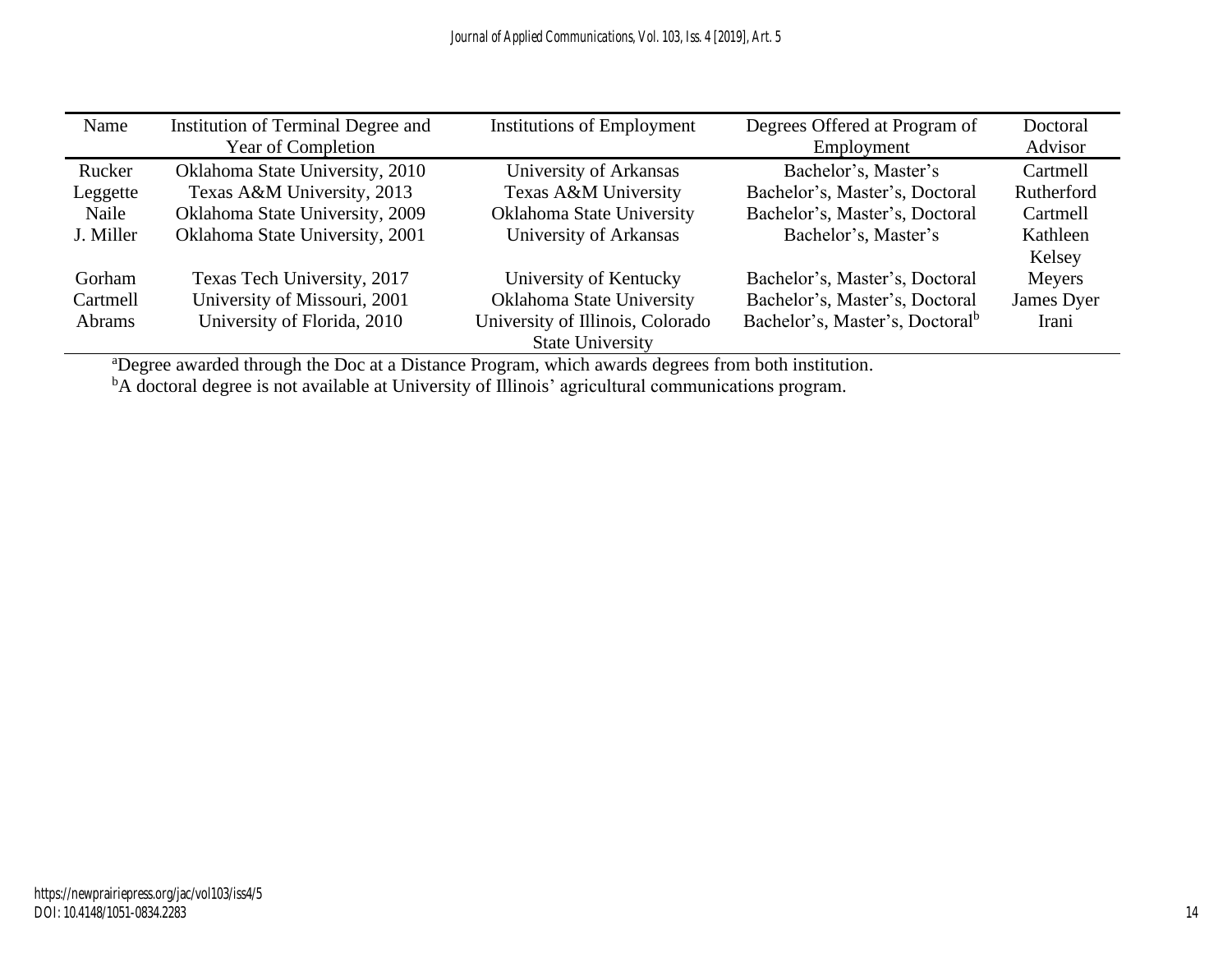| o                      | Interactions | <b>Edge Betweenness</b> |
|------------------------|--------------|-------------------------|
| Irlbeck-Meyers         | 12           | 143.13                  |
| Lamm-Rumble            | 8            | 339.03                  |
| Abrams-Meyers          | 7            | 129.75                  |
| Doerfert-Meyers        | 7            | 1101.61                 |
| Irani-Rumble           | 7            | 725.01                  |
| Edgar-Rutherford       | 6            | 301.20                  |
| Irani-Telg             | 6            | 288.31                  |
| Irani-Settle           | 5            | 951.08                  |
| Doerfert-Irlbeck       | 5            | 500.15                  |
| Rumble-Telg            | 5            | 382.49                  |
| Baker-Stebner          | 4            | 178.03                  |
| Rumble-Ruth            | 4            | 201.19                  |
| Lamm-Qu                | 4            | 29.83                   |
| Rumble-Settle          | 4            | 602.67                  |
| <b>Buck-Specht</b>     | 4            | 546.78                  |
| Akers-Irlbeck          | 4            | 141.40                  |
| Akers-Meyers           | 4            | 276.33                  |
| <b>Chambers-Meyers</b> | 4            | 166.83                  |
| Edgar-Johnson          | 4            | 235.01                  |
| Lamm-Telg              | 4            | 471.28                  |

Table 5 *Coauthor Pairs with Highest Number of Interactions*

#### **Conclusions**

In this study, data from *JAC* were used to describe the authorship, category, and frequency of publications from 2008 to 2017 and the social network of the agricultural communications academic community from that time period. Previous research studied the authorship, category and frequency of *JAC* articles from 1990 to 2006 (Naile et al., 2010). Substantial changes can be seen between the time periods. From 1990-2006, 73.6% of articles in *JAC* were categorized as research (Naile et al., 2010), while 86.2% were research articles from 2008-2017. Coauthorship and collaboration became more common during this time period, with single-authored publications reduced from more than half in the Naile et al. study to 10.1% in the current study. Overall, the journal seems to be moving toward more collaborative and research-based articles.

Though the connectedness within the agricultural communications network varies, some patterns emerged. First, individuals who were associated with larger programs, (i.e., greater number of faculty and students in agricultural communications) tended to be more prolific and more connected. It might be that mentoring graduate students is also associated with more connections. Second, collaborating with other faculty, typically at one's current institution, was also associated with more connections. Third, many of the most prolific authors were early in their careers. This could reflect an incentive to publish early in one's career. Furthermore, individuals who went to graduate school together and had the same advisor were common collaborators.

The most prolific coauthor pairs were all colleagues at the same institution at some point prior to the time of publication. By leveraging resources and time together at one institution, authors appear to be more productive. These types of connections would likely be considered strong ties. These ties may result in less new information than weak ties would, but strong ties are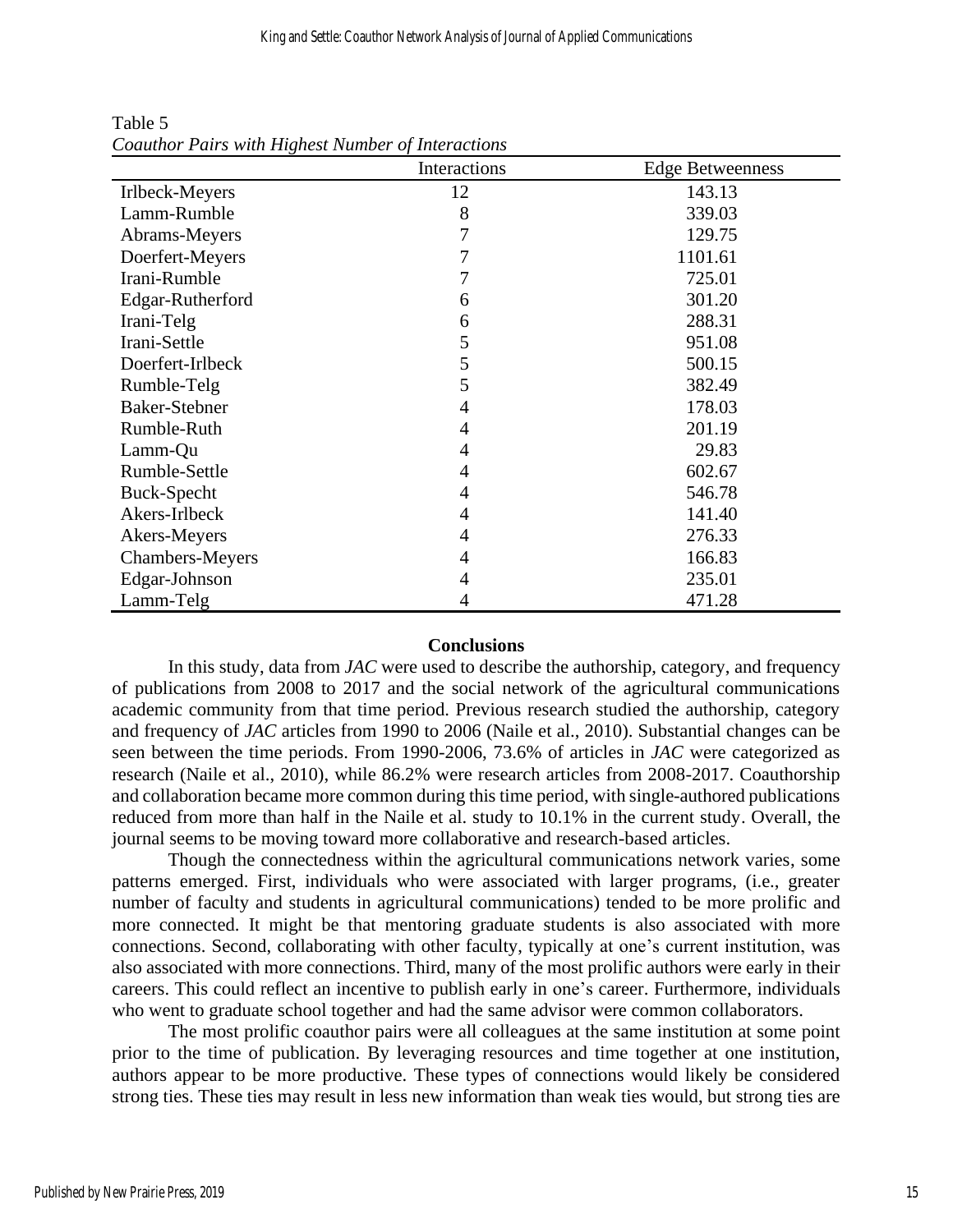more effective at sharing information quickly and have higher levels of trust (Fritsch & Kauffeld-Monz, 2010). Strong ties are more likely to offer critical appraisals of a peer's work (Levin & Cross, 2004). This is especially important in academic research.

Based on the productivity of certain author pairings, most notably two most prolific coauthor pairs, hiring more than one assistant professor in a close timeframe at an institution can help foster productivity and collaborations, though it is not a guarantee of success. If these connections are new at the point of hiring, they could be considered weak ties for a period of time. The strength of ties increases as length of relationship, emotional intensity, and reciprocal actions increase (Granovetter, 1973).

Collaborations within institutions, but different departments, can also be leveraged. For example, Meyers at Texas Tech University collaborates with faculty from the journalism and creative media industries department, as evidenced through the Todd Chambers-Meyers coauthor pairing. Through this collaboration, more resources are able to be leveraged, therefore creating social capital (McFadyen et al., 2009). Relationships with other academic departments are likely to be weaker than within an academic department, but those connections are more likely to foster new information being exchanged within the agricultural communications sector.

The connectivity of an individual in the network could be influenced by a number of factors. For instance, Irani, Doerfert, and Buck have the highest scores of betweenness centrality in the network (i.e., they help connect people who would otherwise be unconnected). This could be attributed in part to their full-time faculty status for the entirety of the analyzed time period, which allows more time for collaborations, especially with graduate students.

The clustering coefficient characteristic of the network offers some insights. Cartmell has the lowest clustering score of the entire network, meaning the nodes Cartmell is connected to are not as well connected to each other. This could be partially attributed to the number of doctoral advisees he collaborated with during the 10-year span who became faculty at other institutions. While Buck has the next lowest score, she has not mentored the same number of graduate students but is a connector to many institutions beyond her own, Ohio State University. Buck served as a connector between personnel at Ohio State, Kansas State University, University of Arkansas, University of Florida, Texas A&M University, University of Nebraska, and Texas Tech University. The wider ranging ties of Cartmell and Buck could be considered weak ties or bridge links. This type of tie is important in social networks and the "information flowing through them can play a crucial role for individuals and for the system" (Rogers, 2003, p. 340).

Connectivity and productivity may also be influenced by the appointment of each person. For example, individuals with higher research appointments would presumably have more time to dedicate to research than individuals with higher teaching or outreach appointments. Faculty with research appointments are allotted dedicated time for research, while faculty with 100% teaching appointments are also expected to publish research without the same time allotment. However, information regarding appointment splits is not readily available and would require further investigation.

The strong correlation between degree centrality and number of publications indicated authors with more connections were more productive. Furthermore, the relationship between total number of publications and betweenness centrality indicates the more publications an author has, the more the author connects otherwise unconnected authors. The negative relationship between clustering coefficient and number of publications shows that the more connected an author's connections are to each other, the lower the number of total publications created by that author.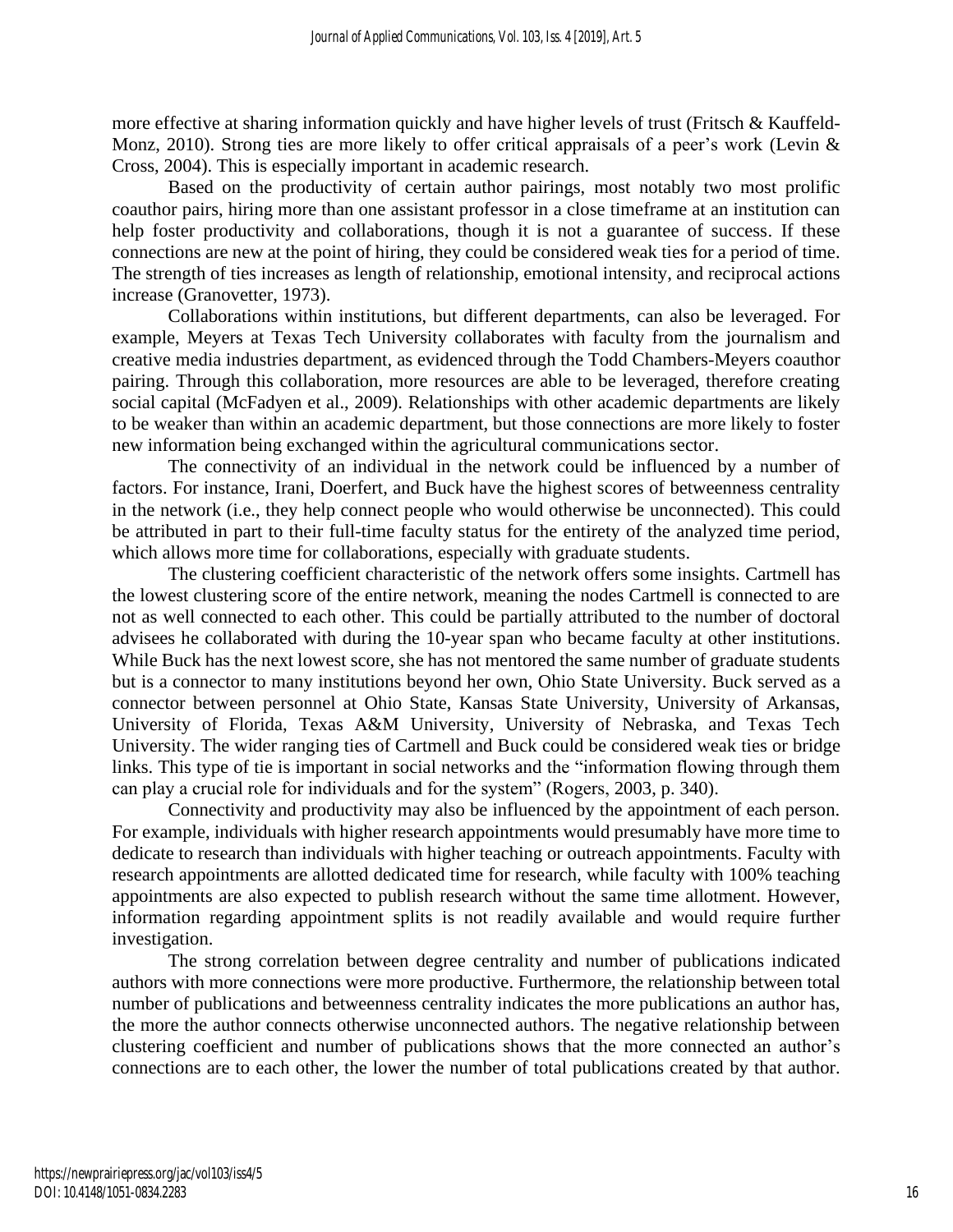The results indicate more prolific individuals are connected to a wider variety of individuals than other authors, indicating the value of social capital.

When examining the network as a whole, homophily of some level is evident. In this study, it is evident working in the same department increases the likelihood one will coauthor with a local colleague. Former graduate school colleagues are also likely to be found near one another in the cluster. There are also smaller clusters that are well connected within their own subgroups but do not connect to the larger group as a whole. There is evidence that there is room for increased connections beyond existing institutional ties.

Authors who return to the same relationships to publish have the opportunity to become more efficient and productive (Yang et al, 2017). The longer people work together, the more they learn about each other and are able to play to one another's strengths. While this offers benefits to the individual, the discipline as a whole would benefit from expanding author networks, refreshing ideas, and expanding methodological approaches (Yang et al., 2017).

Table 6 shows how the results of this study compared to other disciplines. Results for agricultural communications were comparable to other social sciences in terms of authors per paper and papers per author, but natural sciences tended to feature more authors per paper and more papers per author, which could be a function of publishing norms varying across disciplines. The clustering coefficient for agricultural communications was relatively high but not the highest compared to all others. The diameter of the network was the smallest of all the networks with that information available, indicating agricultural communications is a comparatively small discipline.

#### Table 6

|                             | Mean papers per<br>author | Mean authors per<br>paper | Clustering<br>coefficient | Diameter |
|-----------------------------|---------------------------|---------------------------|---------------------------|----------|
| Agricultural                | 2.49                      | 2.94                      | 0.710                     | 7        |
| Communications              |                           |                           |                           |          |
| <b>Strategic Management</b> | 0.88                      | 1.13                      | 0.130                     |          |
| Management and              | 2.04                      | 1.88                      | 0.680                     |          |
| Organization                |                           |                           |                           |          |
| <b>Biomedical</b>           | 6.40                      | 3.75                      | 0.066                     | 24       |
| Tourism and Hospitality     | 1.10                      | 1.87                      | 0.748                     | 19       |
| <b>Computer Science</b>     | 2.60                      | 2.22                      | 0.496                     | 31       |
| <b>High Energy Physics</b>  | 11.6                      | 8.96                      | 0.726                     | 19       |

*Agricultural communications connectivity indicators compared to other fields*

## **Research**

#### **Recommendations**

This study represents the first attempt at quantifying and defining collaboration in the field of agricultural communications, so there are opportunities for expanding beyond this baseline data. One limitation of the research was that only *JAC* articles were analyzed. Future research could look at other forms of collaboration and interaction between agricultural communications personnel, such as outreach and teaching collaborations, as well as expanding to non-*JAC* publications. This study assessed if people were connected, not the quality of those connections, which is another limitation. Qualitative research could help understand how connections begin and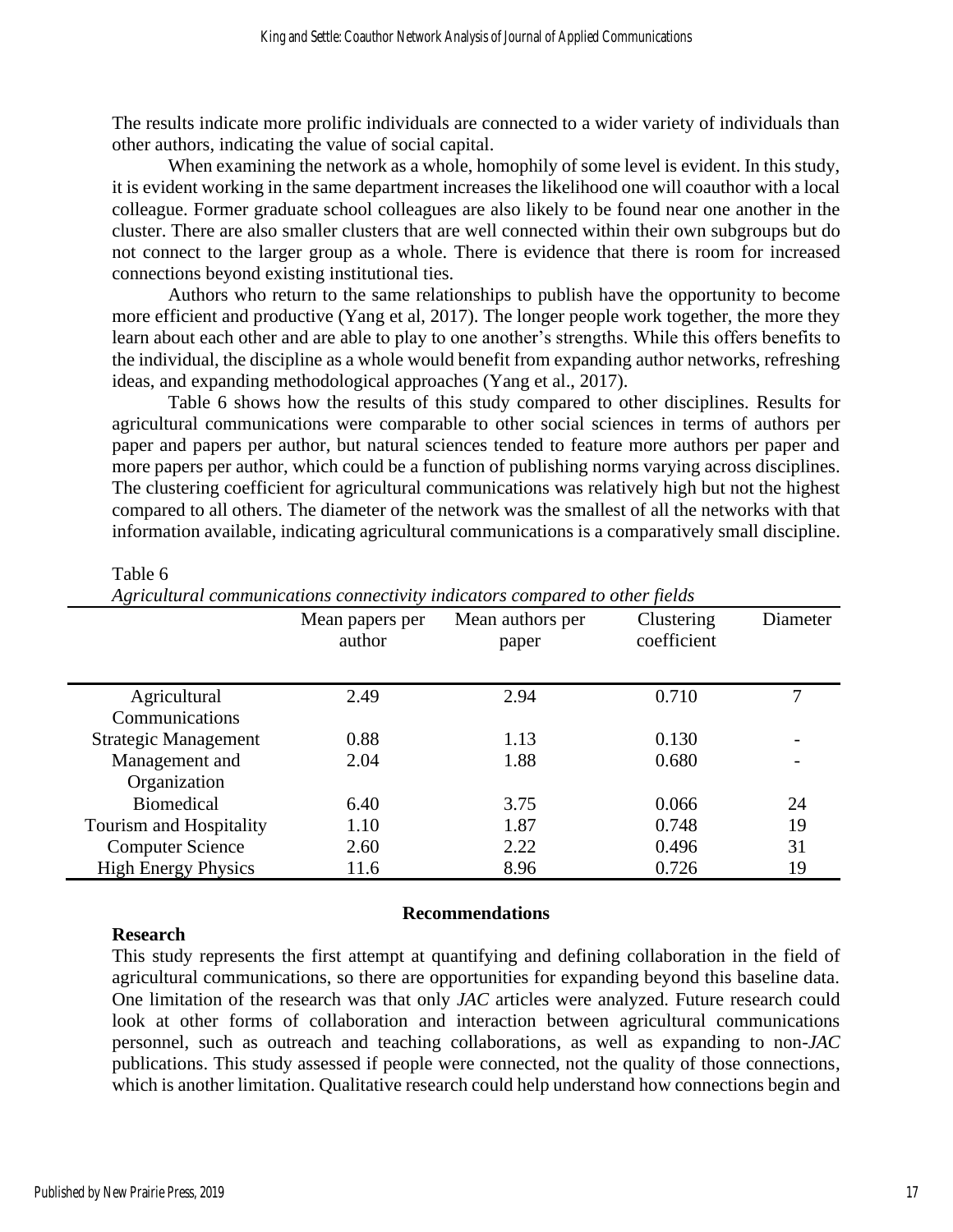can be fostered to benefit all researchers involved. There is a possibility two people can be connected without the relationship being viewed as mutually beneficial.

Future studies should explore the relationships between various indicators of connectivity and the influence of circumstances such as geography, academic rank, number of fellow faculty, and number of graduate students mentored. Moreover, co-citation network analysis, a formal clique analysis, and a repeat social network analysis are recommended.

Co-citation network analyses study the articles cited in published articles. This helps to track the progression of disciplines, the formation and building of theory, and research topics. A clique analysis could be beneficial for the discipline. By analyzing cliques further, one could discover the norms, working styles, and hierarchy of each clique. This could help analyze how social capital is exchanged within and between cliques in the full network.

Pairing clique analysis with research like the Baker and King (2016) study that assessed which theories were being used in the discipline could help illustrate how knowledge is collecting and spreading through the agricultural communications discipline. It is also recommended this study be repeated in 10 years to assess changes in the discipline. Moreover, a time series analysis could show network changes over time.

# **Practice**

While there has been an increase in coauthorship, there is still room for growth in collaboration. The bulk of collaborations appeared to be based on shared institutions and academic lineage, while evidence of collaborations based on shared research interests was lacking. For the purpose of distributing social capital across the agricultural communications discipline, it is recommended academicians attempt to collaborate more with people who share their research interests outside of their current and past institutions. This could help ensure research expertise and resources are not siloed at a handful of institutions. Of the 20 most-connected authors, more than half were located at three institutions, despite there being at least 40 agricultural communications programs in the country (Miller et al., 2015).

Practical suggestions for authors depend upon individual goals. If one strives to be a prolific author in *JAC,* based on these data, collaborating with colleagues at one's institution and mentoring graduate students appears to be the best route for success. Results also indicate that productivity is tied to the number of connections of an author, and the diversity of those connections. If one aspires to be the most connected person in the network, connecting with researchers at other institutions and mentoring doctoral students who will become faculty at other institutions is recommended. There is a limited amount of data, but from an institutional perspective, hiring two assistant professors near the same time could help foster productivity and collaboration within a department, though this does not guarantee success, especially if the two faculty members are not willing to collaborate with each other.

Agricultural communications is a relatively small academic discipline, therefore the ability to leverage and build social capital within the academic community is important. In order to leverage and build social capital within the networks, researchers need to continue to network and build connections between institutions. Between conferences and online activities, there is ample opportunity to build these connections, and explore the possibility of research collaborations. As the academic community of agricultural communications continues to grow, increased collaborations have the ability to increase social capital, which creates a shared resource from which all programs benefit.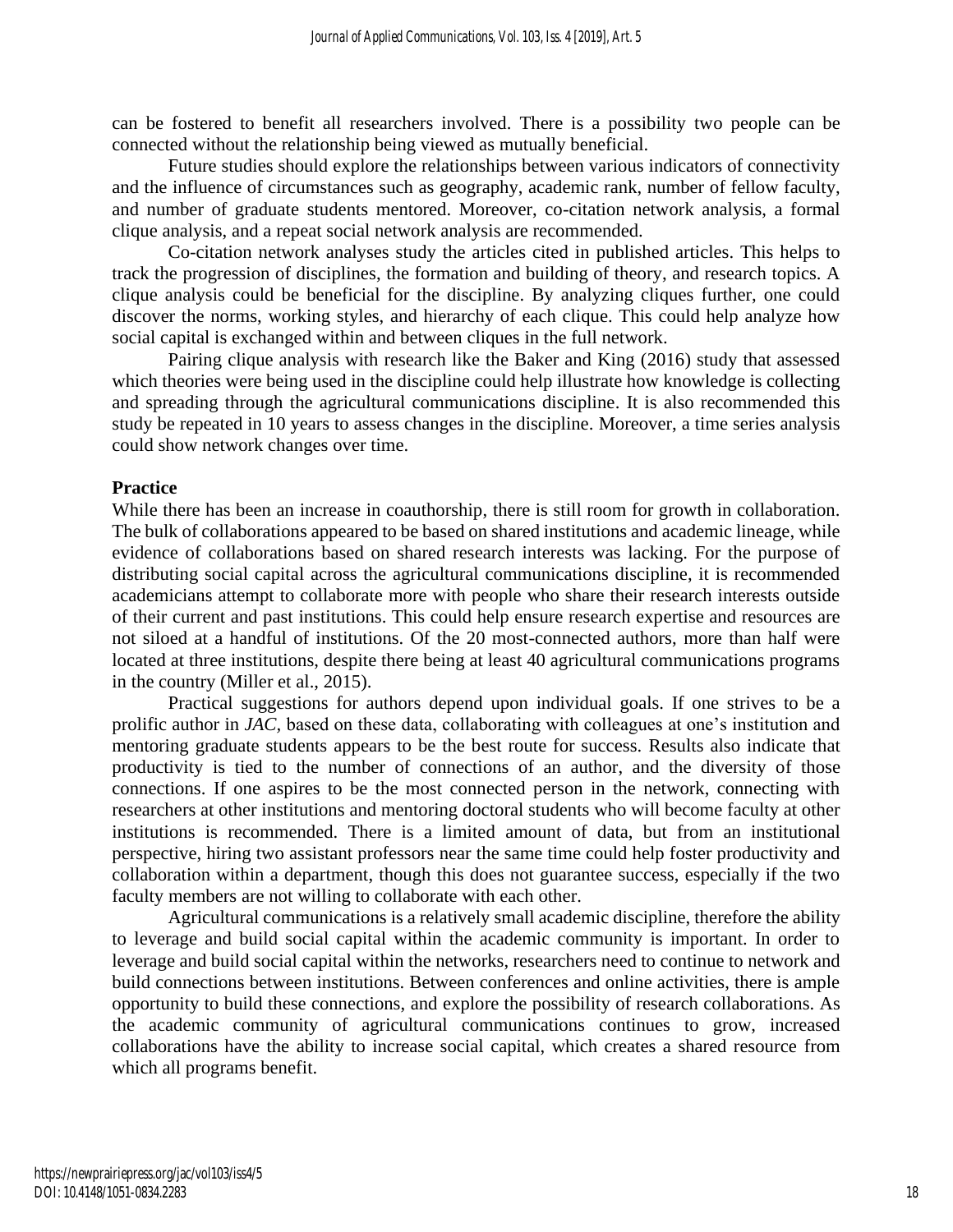Audrey E. H. King is a doctoral student at Oklahoma State University in the Department of Agricultural Education, Communications and Leadership, and her bachelor's and master's degrees are from Kansas State University's Department of Communication and Agricultural Education.

Quisto Settle is an assistant professor of agricultural communications in the Department of Agricultural Education, Communications and Leadership at Oklahoma State University.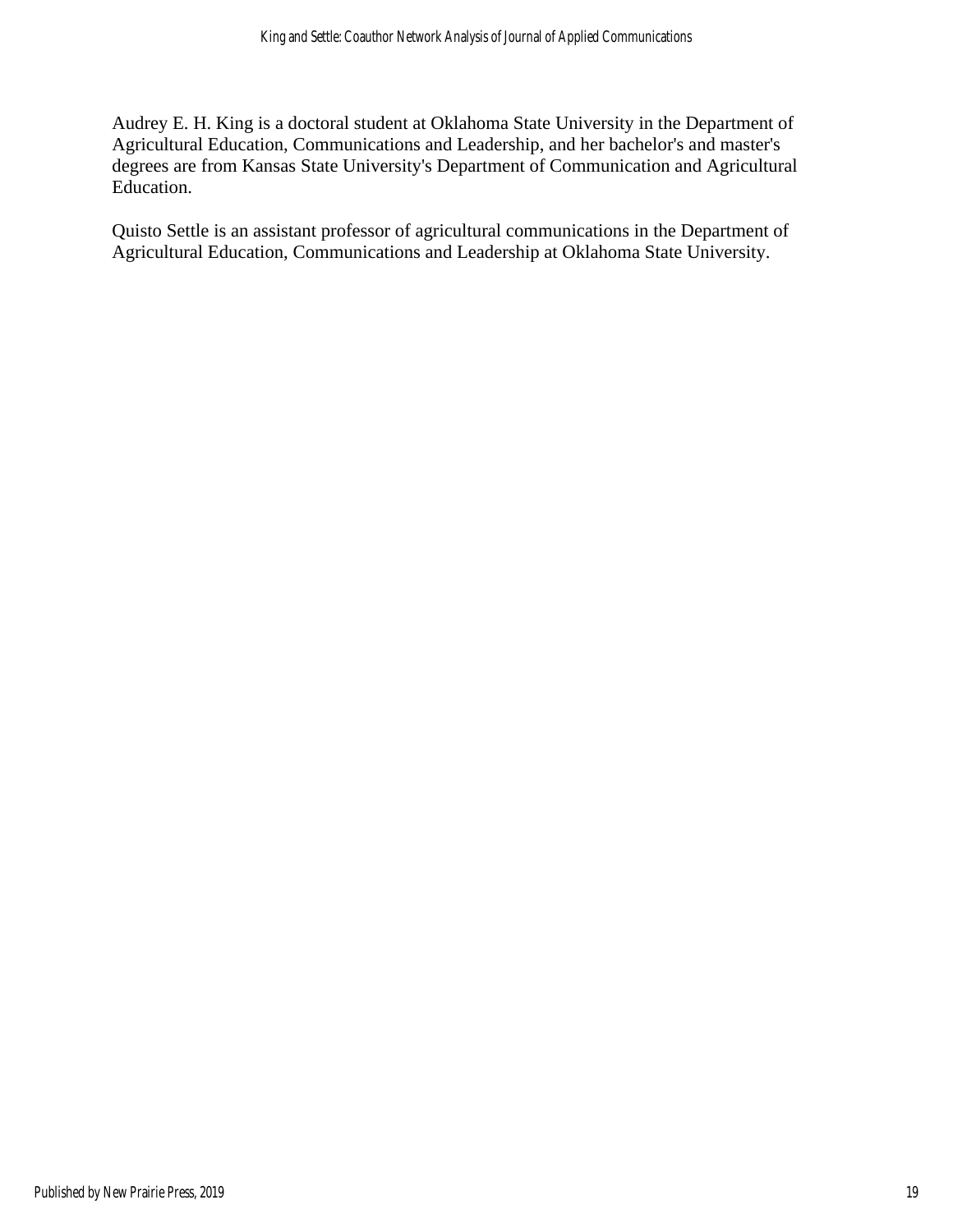#### **References**

- Baker, L. M., & King, A. E. H. (2016). Let's get theoretical: A quantitative content analysis of theories and models used in the *Journal of Applied Communications*. *Journal of Applied Communications, 100*(1), 51-63*.* <https://doi.org/10.4148/1051-0834.1021>
- Benckendorff, P., & Zehrer, A. (2013). A network analysis of tourism research. *Annals of Tourism Research, 43,* 121-149.
- Borgatti, S. P., Everett, M. G., & Johnson, J. C. (2013). *Analyzing social networks.* Los Angeles, CA: SAGE Publications.
- Borgman, C. L., & Furner, J. (2002). Scholarly communication and bibliometrics. *Annual Review of Information Science and Technology, 36,* 3-72.
- Burt, R. S. (1992). *Structural holes: The social structure of competition.* Cambridge, MA: Harvard University Press.
- Coleman, J. S. (1990*). Foundations of social theory*: Cambridge, MA: Belknap Press.
- Demsetz, H. (1991). The theory of the firm revisited. In O. E. Williamson, S. G. Winter, & R. H. Coase (Eds.), *The Nature of the Firm: Origins, Evolution, and Development* (pp. 159-179). New York, NY: Oxford University Press.
- De Solla Price, D. J., & Beaver, D. (1966). Collaboration in an invisible college. *American Psychologist, 21*(11), 1011-1018.
- Dong, J., & Horvath, S. (2007). Understanding network concepts in modules. *BMC Systems Biology, 24*(1).<https://doi.org/10.1186/1752-0509-1-24>
- Glanzel, W., & Schubert, A. (2004). Analysing scientific networks through co-authorship. In *Handbook of Quantitative Science and Technology Research* (pp. 257-276). Dordrecht, Netherlands: Kluwer Academic Publishers.
- Granovetter, M. (1973). The strength of weak ties. *American Journal of Sociology, 78*, 1360-1380.
- Gronum, S., Verrynee, M., & Kastelle, T. (2012). The role of networks in small and medium-sized enterprise innovation and firm performance. *Journal of Small Business Management, 50*(2), 257-282.
- Fritsch, M., & Kauffeld-Monz, M. (2010). The impact of network structure on knowledge transfer: An application of social network analysis in the context of regional innovation networks. *The Annals of Regional Science, 44*, 21-38*.*
- Hauberer, J. (2011). *Social capital theory: Towards a methodological foundation*. Wiesbaden, Germany: VS Verlag für Sozialwissenschaften
- Koseoglu, M. A., Rahimi, R., Okumus, F., & Liu, J. (2016). Bibliometric studies in tourism. *Annual of Tourism Research, 61,* 180-198.
- Kriesi, H. (2007). Organizational resources: Personnel and finances. In W. A. Maloney, & S. Rossteutscher *Social Capital and association in European democracies: A comparative analysis* (pp. 35-50). New York, NY: Routledge.
- Levin, D. Z., & Cross, R. (2004). The strength of weak ties you can trust: The mediating role of trust in effective knowledge transfer. *Management Science, (50)*11*,* 1477-1490.
- Li, Q. Y. T., & Law, R. (2013). A coauthorship network analysis of tourism and hospitality research collaboration. *Journal of Hospitality & Tourism Research, 37*(1), 51-76.
- Lin, N. (2001). *Social capital: A theory of social structure and action.* New York, NY: Cambridge University Press.
- Lu L., & Zhang M. (2013) Edge Betweenness Centrality. In W. Dubitzk, O. Wolkenhauer, K. H. Cho, & H. Yokota (Eds.) *Encyclopedia of Systems Biology*. New York, NY: Springer